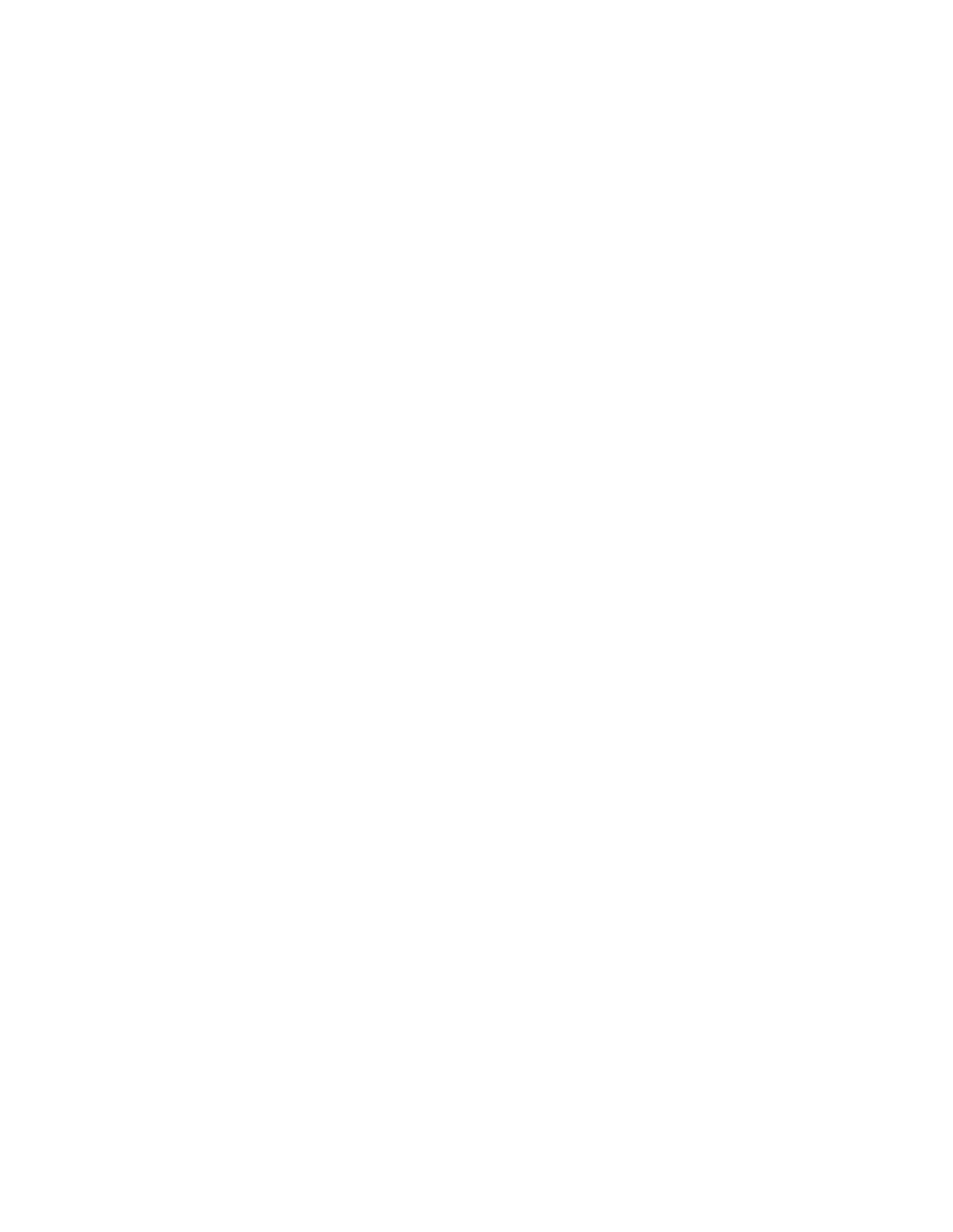

# Family Farm Business Succession Plan Checklist

.…approaching the porcupine

Original written by

Derek J. Fryer, FCA (Retired)

Modified and re-published by

British Columbia Ministry of Agriculture (2011) Funding provided by: *Growing Forward*, a federal-provincial-territorial initiative





A federal-provincial-territorial initiative

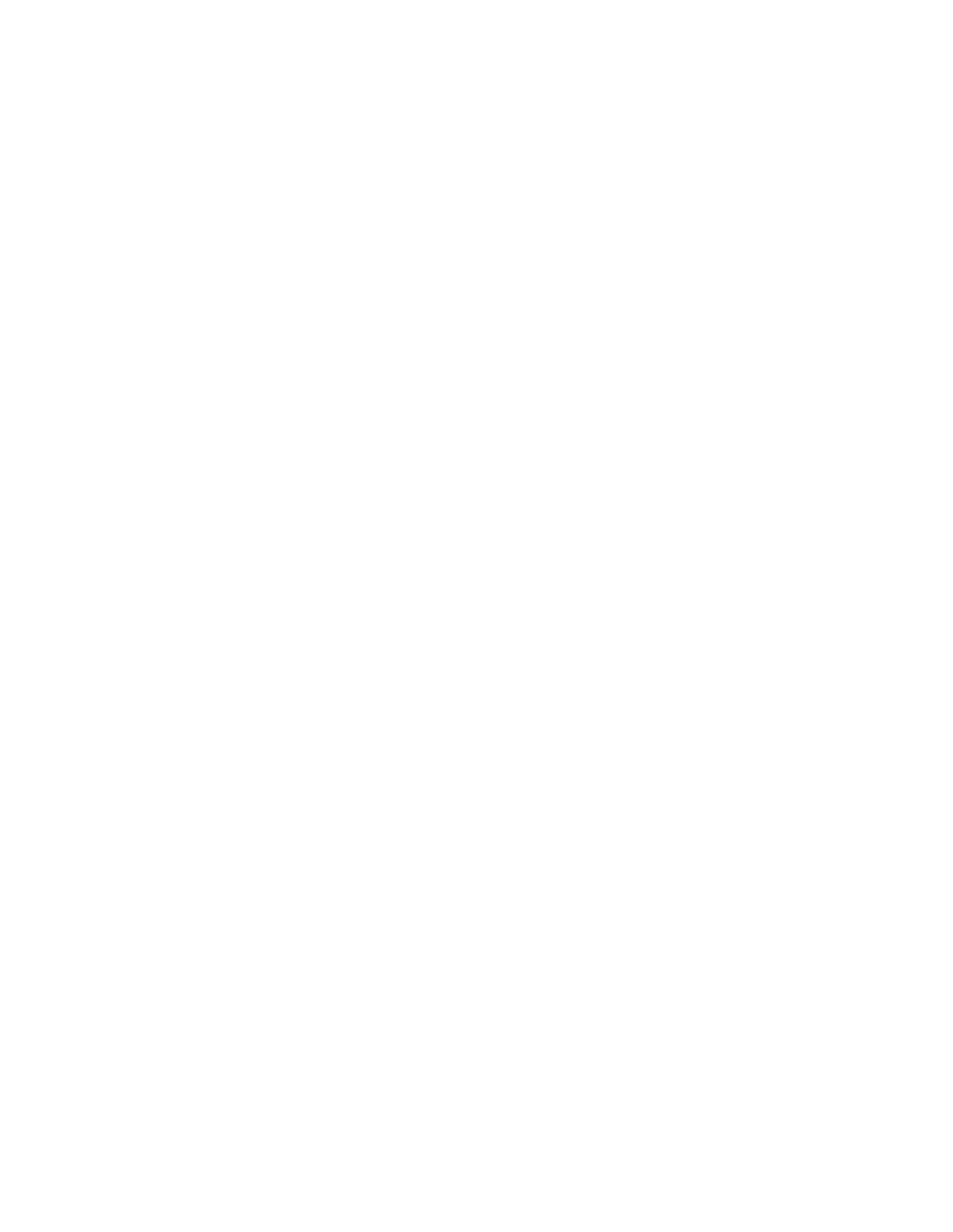# Acknowledgements

The publishers acknowledge with thanks the contributions made by the following:

Derek J. Fryer, FCA, a (retired) partner in the Chilliwack office of KPMG, who wrote the publication.

Howard Joynt, British Columbia Ministry of Agriculture, Fisheries and Food, who initiated and led the project.

Merle Good, Alberta Department of Agriculture and Rural Development and Mike Pylypchuk, Saskatchewan Ministry of Agriculture, for their contributions and review of the publication.

The farm families who reviewed the publication to ensure it meets the needs of the farming community.

#### *For additional information, contact:*

British Columbia Ministry of Agriculture Agri-Food Business Development Program Toll Free: 1-877-702-5585 Email: [BCFBAS@gov.bc.ca](mailto:BCFBAS@gov.bc.ca) Website: [www.smartfarmbc.ca](http://www.smartfarmbc.ca/)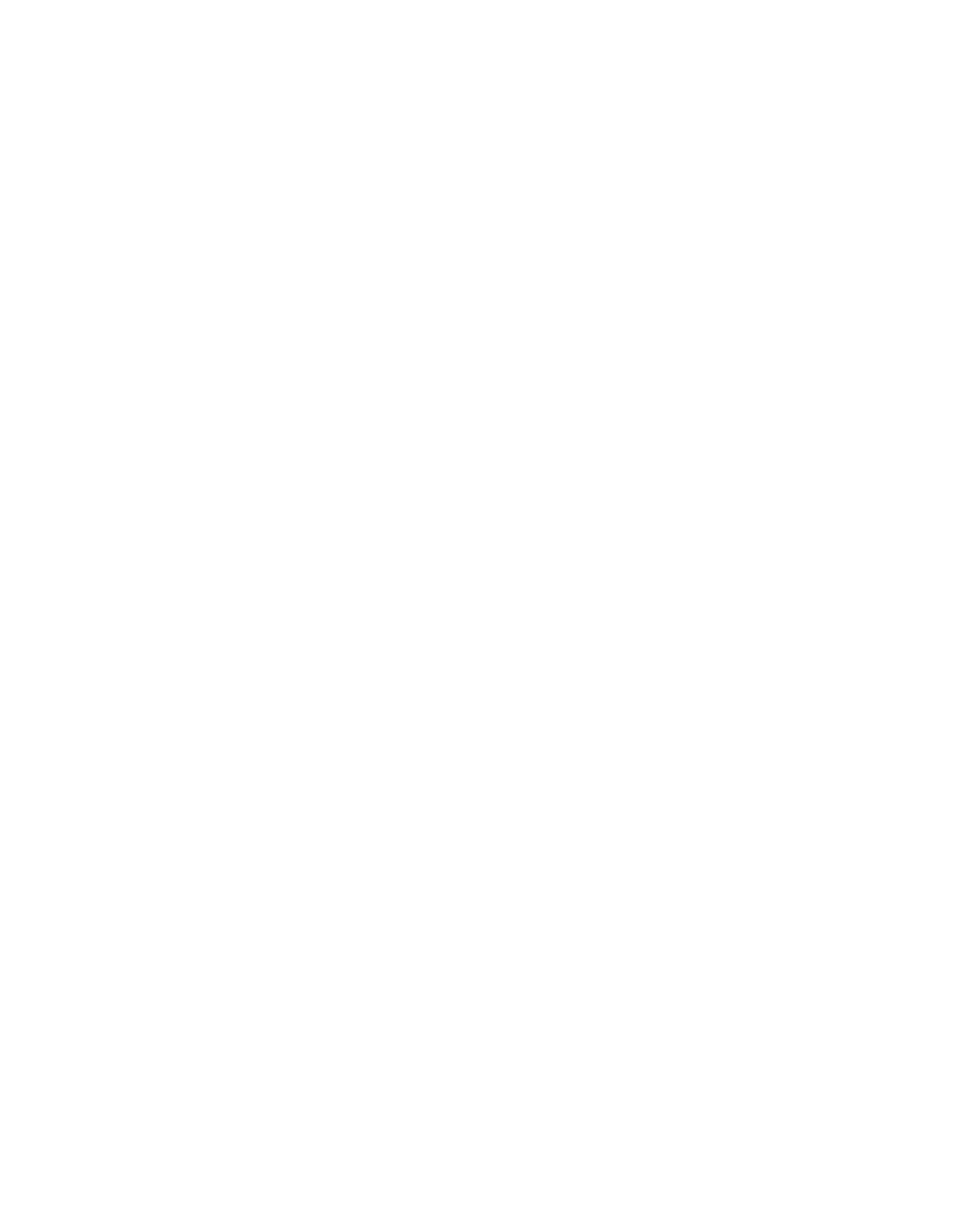# **Table of Contents**

| STEP 4 - BECOMING FAMILIAR WITH SUCCESSION PLANNING "TOOLS" 14 |  |
|----------------------------------------------------------------|--|
|                                                                |  |
|                                                                |  |
|                                                                |  |
|                                                                |  |
|                                                                |  |
|                                                                |  |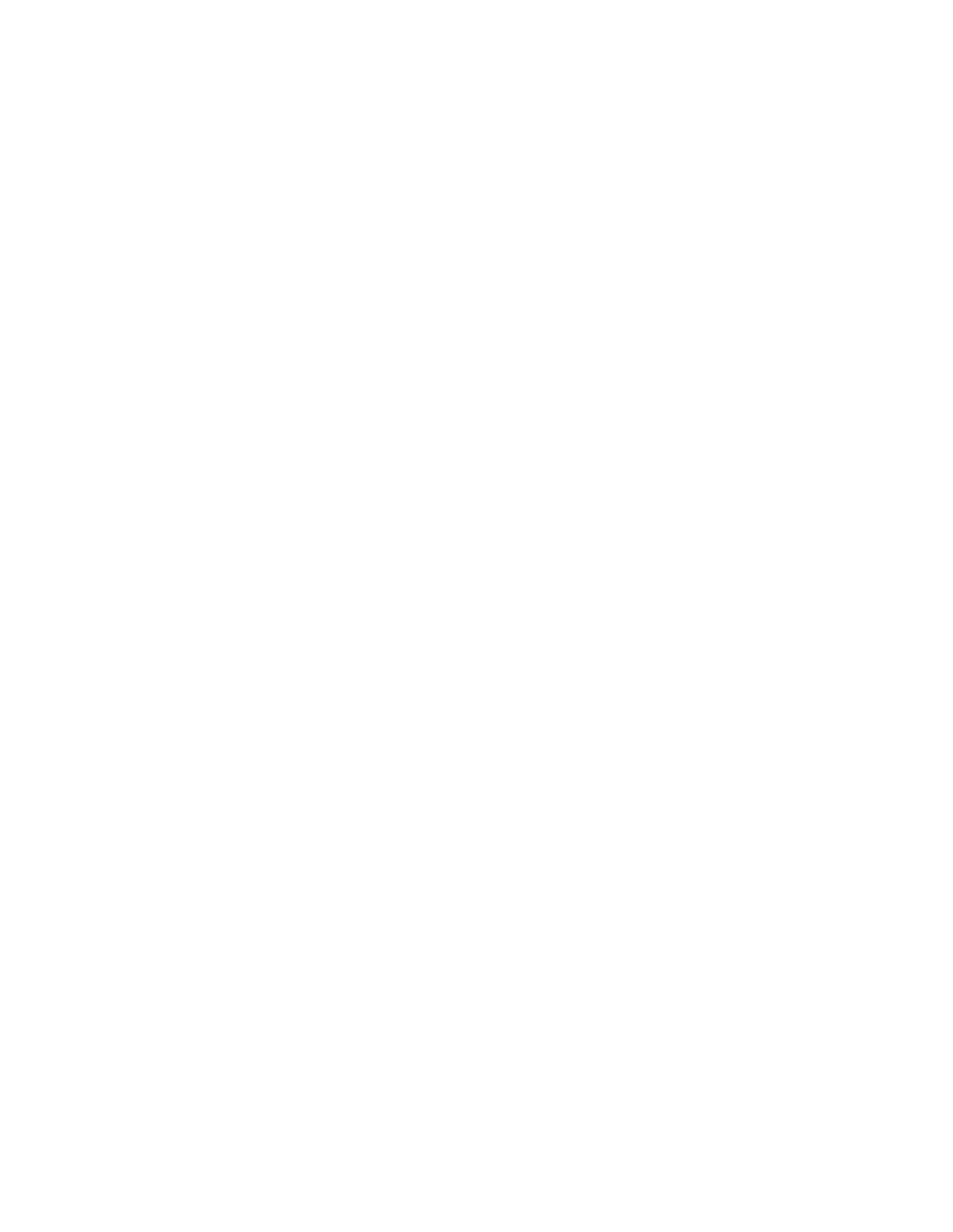# <span id="page-8-0"></span>**Introduction**



For many people, dealing with succession planning and farm transfer arrangements is sort of like taking on a porcupine - it's prickly and hard to approach - a creature one would just as soon avoid entirely.

\_\_\_\_\_\_\_\_\_\_\_\_\_\_\_\_\_\_\_\_\_\_\_\_\_\_\_\_\_\_\_\_\_\_\_\_\_\_\_\_\_\_\_\_\_\_\_\_\_\_\_\_\_\_\_\_\_\_\_\_\_\_\_\_\_\_\_\_\_\_\_\_\_\_\_

It's our hope that the Succession Planning Checklist will make your porcupine easier to handle. It has been written for the parents in a farming family, and deals mainly with the transfer of the farm to the next generation during their lifetime.

This publication should also be useful to the child who is planning to take over the farm. This is important because in some farm families it's the child who takes the initiative and begins the discussion with his or her parents.

While it's not possible to make succession planning entirely painless, it will be less overwhelming if it's approached carefully, step by step. We encourage you to use this publication as a starting point in your planning process.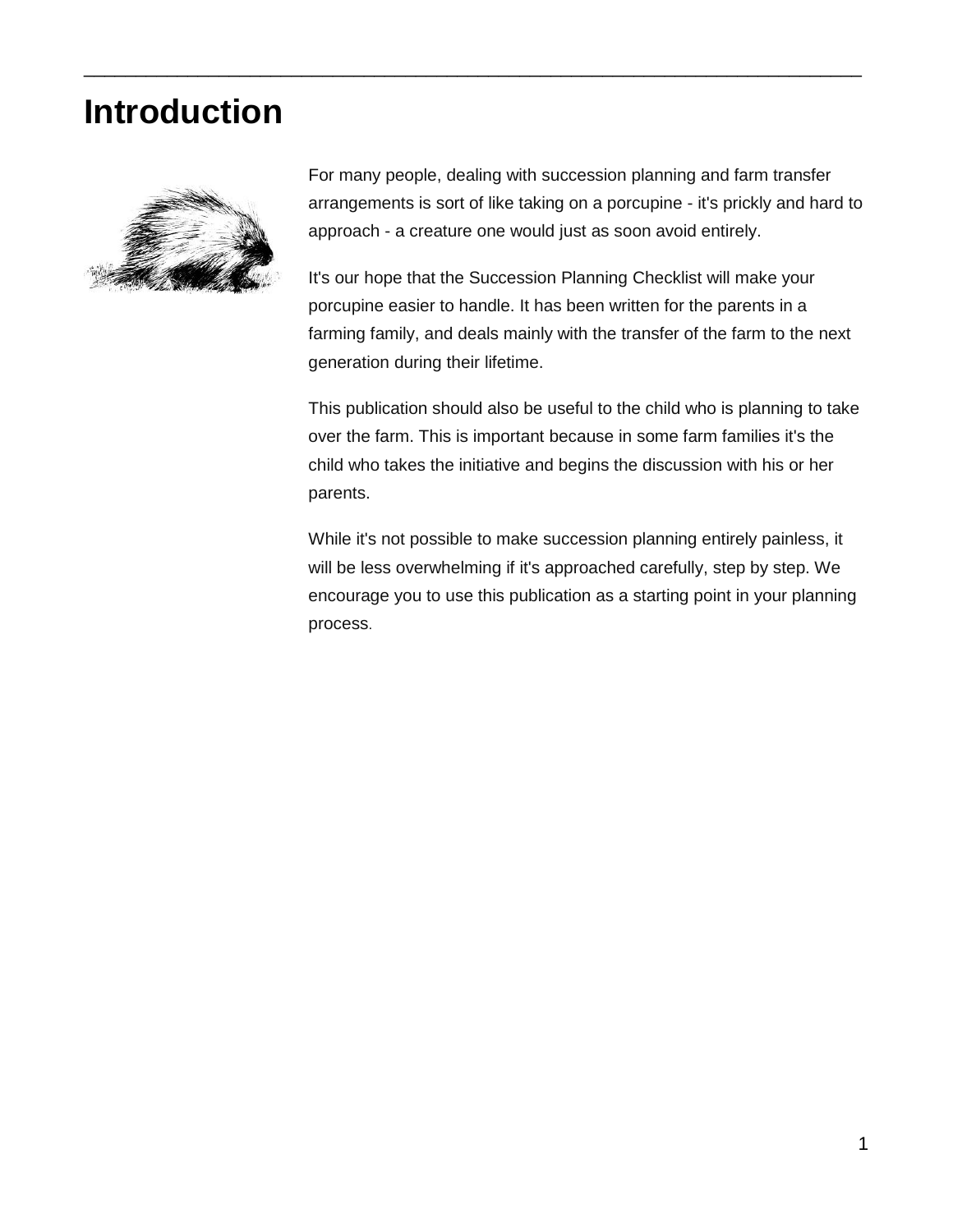# <span id="page-9-0"></span>**The Family Farm Transfer Process**

\_\_\_\_\_\_\_\_\_\_\_\_\_\_\_\_\_\_\_\_\_\_\_\_\_\_\_\_\_\_\_\_\_\_\_\_\_\_\_\_\_\_\_\_\_\_\_\_\_\_\_\_\_\_\_\_\_\_\_\_\_\_\_\_\_\_\_\_\_\_\_\_\_\_\_

An estate plan usually results in the transfer of a farm from one generation to the next. The entire family farm transfer process can be divided into two parts, each consisting of four steps:

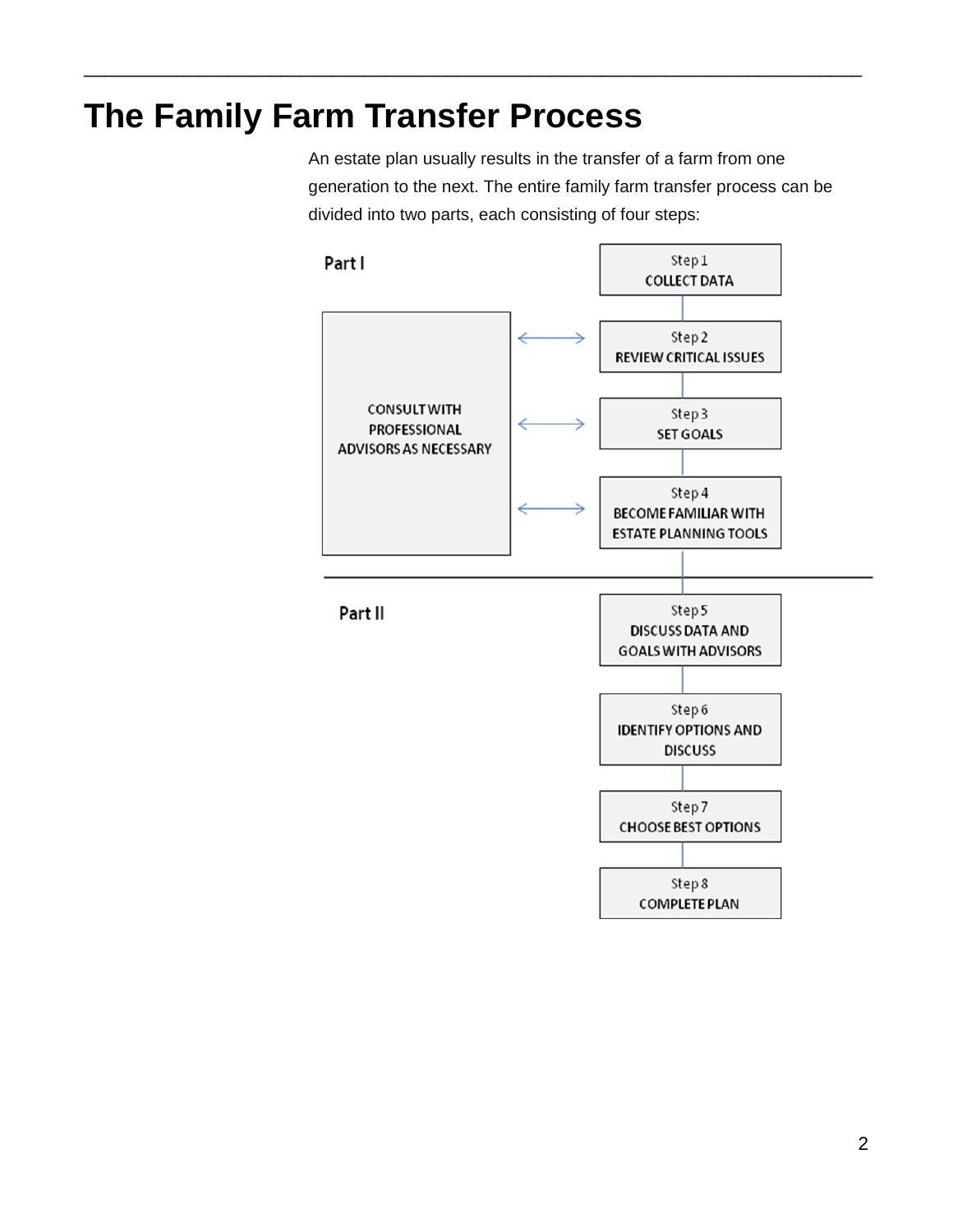### **The Family Farm Transfer Process**

*Look at the big picture* This publication deals with the first four steps in the succession planning process. These steps deal with information gathering and goal setting. The best way to approach them is with the "big picture" in mind. In other words, don't get too involved in the details, particularly in regard to income taxes. Deal with these details in Part II of the process with the help of your adviser.

\_\_\_\_\_\_\_\_\_\_\_\_\_\_\_\_\_\_\_\_\_\_\_\_\_\_\_\_\_\_\_\_\_\_\_\_\_\_\_\_\_\_\_\_\_\_\_\_\_\_\_\_\_\_\_\_\_\_\_\_\_\_\_\_\_\_\_\_\_\_\_\_\_\_\_

*Step by step* Succession planning will take more than a few days. Your plan may take several years to finalize. In the course of your discussions you will run into issues that are difficult to resolve and objectives that may conflict. Some of your goals may need to be re-considered when circumstances change or as a result of the financial analysis you will carry out in Part II of the process. Don't be dismayed when you encounter these "porcupines" on the path to a completed estate plan. When your plan is finalized, you will have the satisfaction of knowing that you have done your best to meet the needs, goals and wishes of everyone involved.

*Communication is vital* In the first four steps the discussion will be with you and your spouse. From time to time you may need to consult a professional advisor or find information beyond this publication. Once you have the information and some comfort with your plan involve all family members. A successful succession plan is one that involves all your family.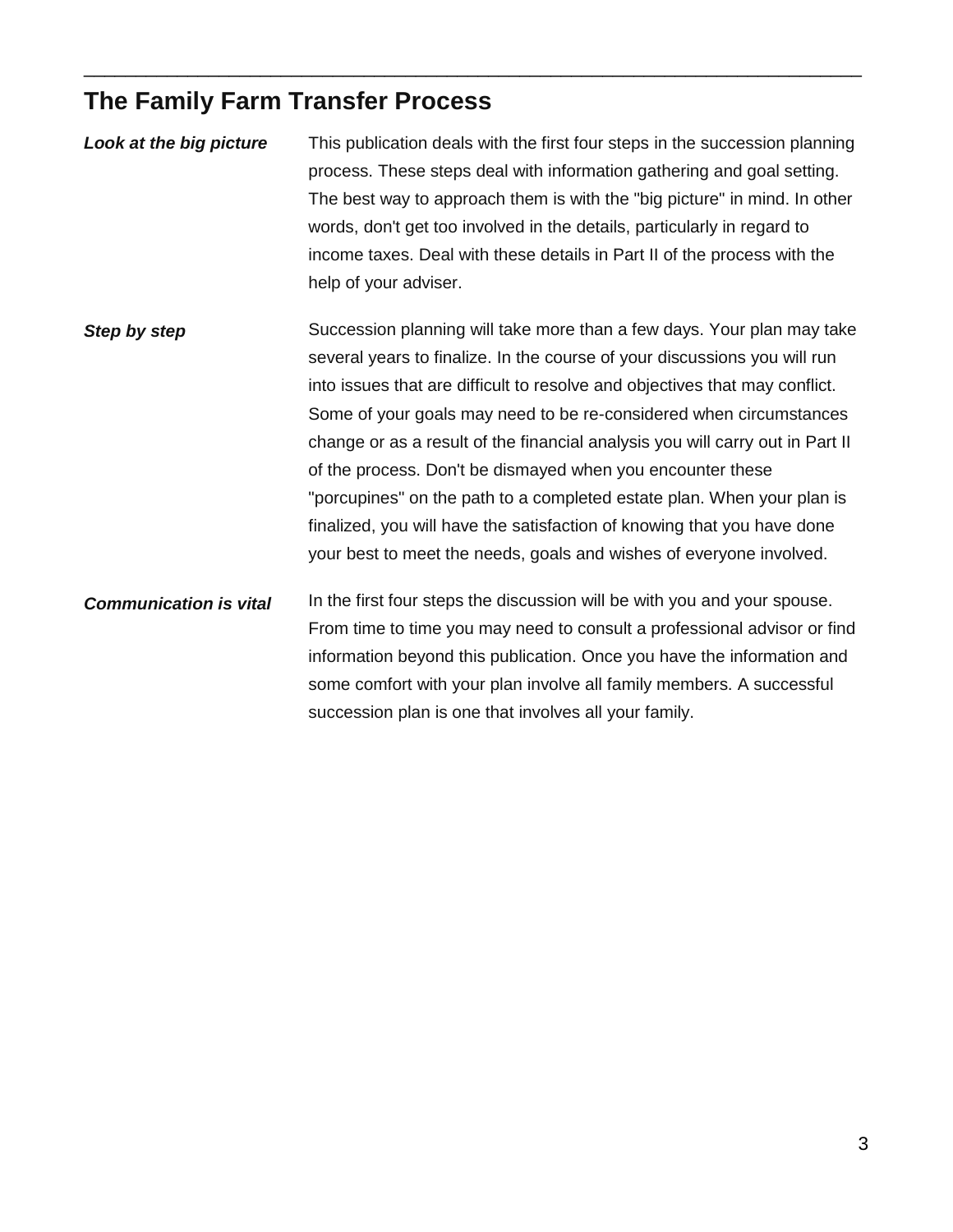# <span id="page-11-0"></span>**Step 1 - Collecting the Data**



The first step in the succession planning process is to collect financial and other information to help in family discussions and assist your advisers.

The data that you will need is as follows: *space is provided for your information in the appendices on pages 26-31*.

\_\_\_\_\_\_\_\_\_\_\_\_\_\_\_\_\_\_\_\_\_\_\_\_\_\_\_\_\_\_\_\_\_\_\_\_\_\_\_\_\_\_\_\_\_\_\_\_\_\_\_\_\_\_\_\_\_\_\_\_\_\_\_\_\_\_\_\_\_\_\_

### **Financial Information**

 $\Box$  The approximate value of your farm.

\_\_\_\_\_\_\_\_\_\_\_\_\_\_\_\_\_\_\_\_\_\_\_\_\_\_\_\_\_\_\_\_\_\_\_\_\_\_\_\_\_\_\_\_\_\_\_\_\_\_\_\_\_\_\_\_\_\_\_\_\_\_\_\_\_\_\_\_\_\_\_\_\_\_\_

- $\Box$  The nature of the security for any farm debts (e.g. mortgage or agreement for sale.
- $\Box$  The original cost of your land and buildings, their valuation-day value, if you acquired them before 1971, and the legal description.
- □ How is your farm business held? Example; sole proprietor, partnership, spousal partnership or corporation?
- $\Box$  How are your farm assets registered? Is this consistent with whom you think owns them? Example; joint tenants, tenants in common, partnership or corporation.
- $\Box$  The manner in which your farm assets are used now and have been used in the past. In other words, are they (or have they been) farmed by you or somebody else?
- $\Box$  Your recent financial statements for the farm (say last three years).
- $\Box$  Do you own quota? What is the amount of your quota write-offs since 1971? (This is something you may wish to leave to your accountant).
- □ Your recent personal income tax returns (your accountant will probably want to see them for the last ten years) details of significant non-farm assets such as investments.
- $\Box$  Details of life insurance policies.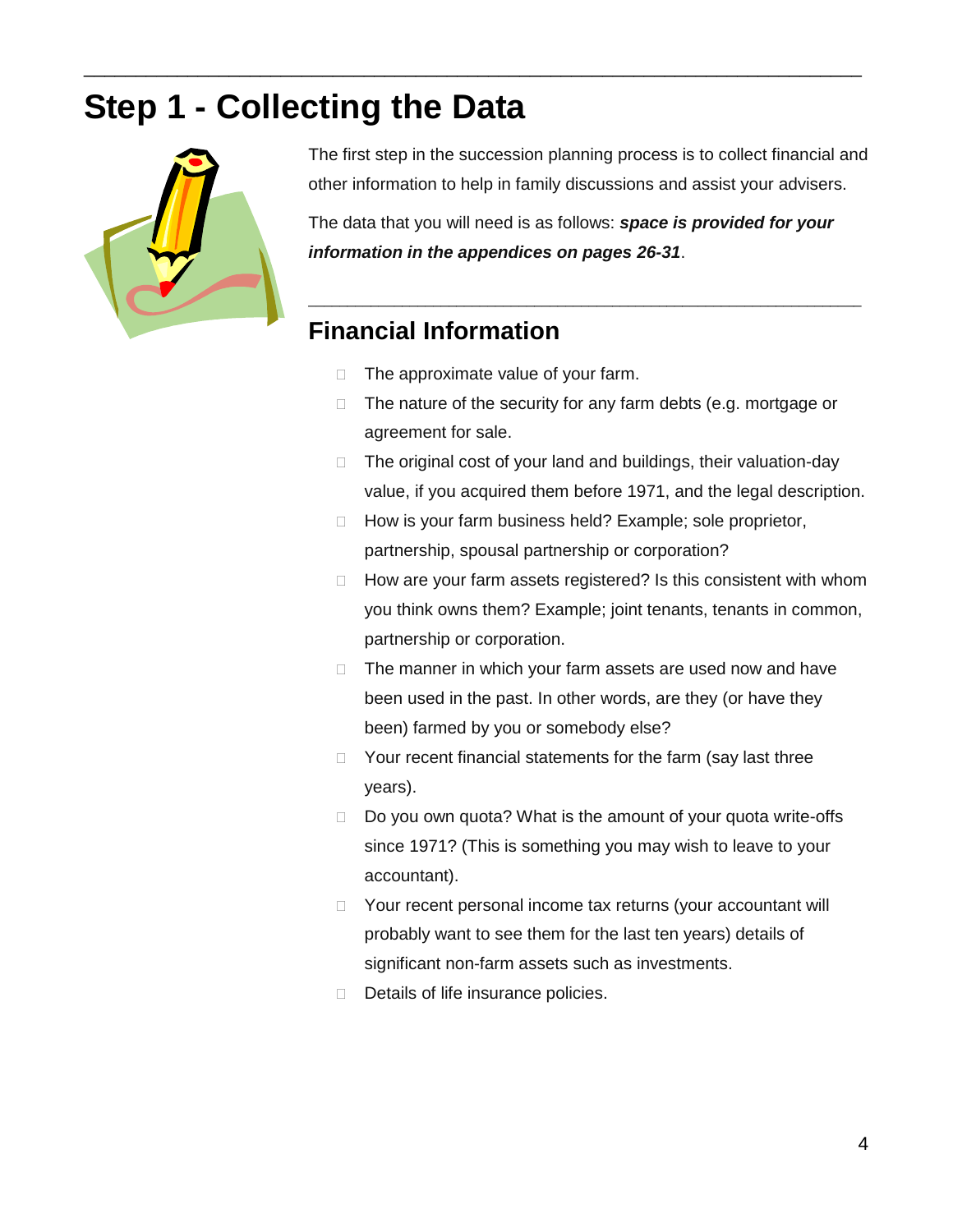### **Step 1 - Collecting the Data**

### **Personal Information**

\_\_\_\_\_\_\_\_\_\_\_\_\_\_\_\_\_\_\_\_\_\_\_\_\_\_\_\_\_\_\_\_\_\_\_\_\_\_\_\_\_\_\_\_\_\_\_\_\_\_\_\_\_\_\_\_\_\_\_\_\_\_\_\_\_\_\_\_\_\_\_\_\_\_\_

Details about the family, including:

- The number of children, their ages, marital status, address and present involvement in the farm.
- Additional details about the non-farm children including current employment and the need for continuing support from you.
- Any special circumstances or needs.

### **Agreements and Other Documents**

- Your most recent wills. *Do they match your current ages and farm assets?*
- Your partnership agreement, if applicable.
- Lease agreements.
- Your company's Articles and Memorandum (your lawyer will have a copy of these documents).
- Your valuation day appraisal, if you had one prepared.
- Your latest appraisal. *This may be a good time to invest in an appraisal!*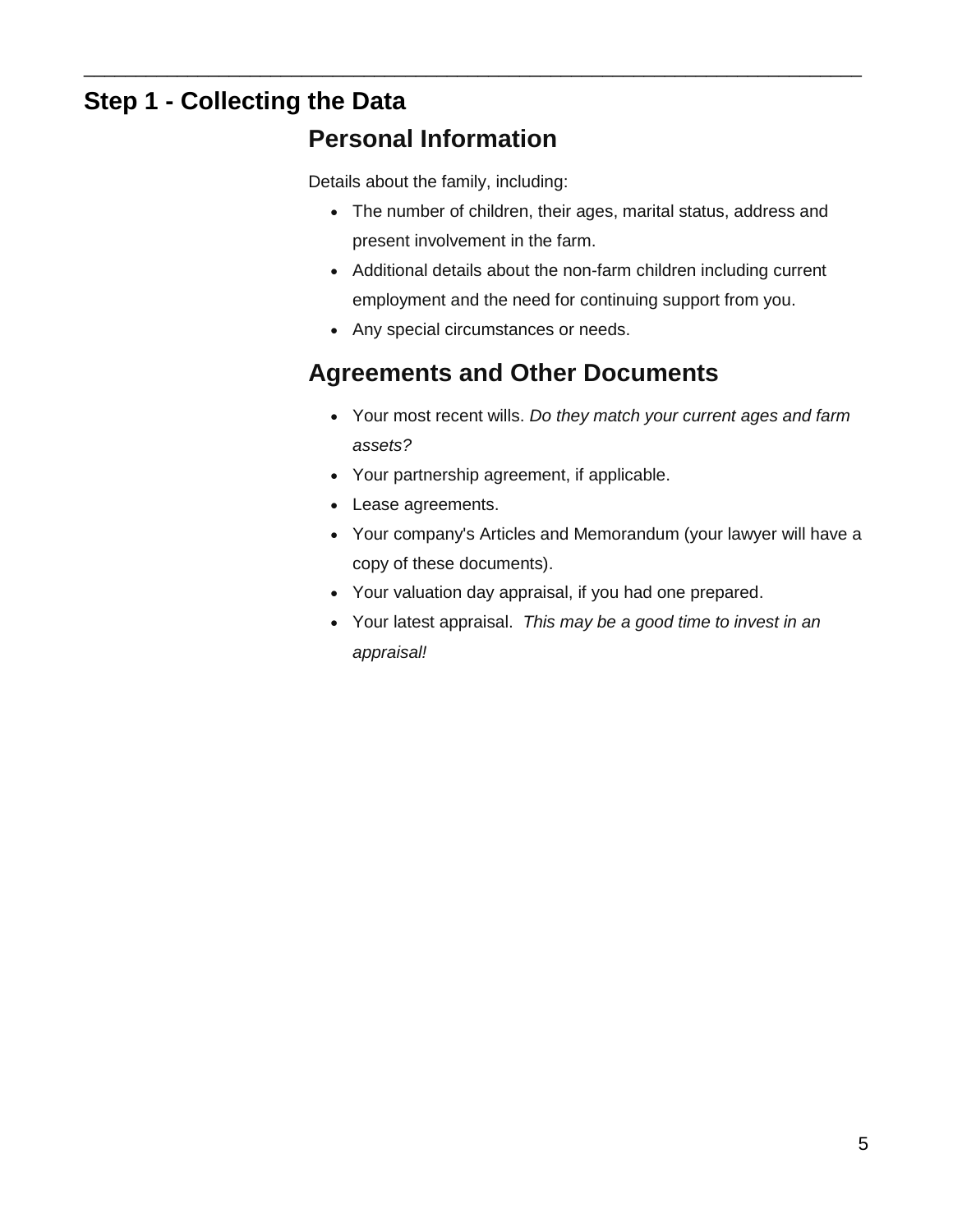# <span id="page-13-0"></span>**Step 2 - Reviewing the Critical Issues**

\_\_\_\_\_\_\_\_\_\_\_\_\_\_\_\_\_\_\_\_\_\_\_\_\_\_\_\_\_\_\_\_\_\_\_\_\_\_\_\_\_\_\_\_\_\_\_\_\_\_\_\_\_\_\_\_\_\_\_\_\_\_\_\_\_\_\_\_\_\_\_\_\_\_\_



This step is an important one. You will need to review a number of personal and financial issues to decide on some broad objectives regarding the transfer of the farm.

In both this phase and the next you will be making financial decisions which will be affected by income tax. You may need your financial adviser to help you work through the calculations, so we recommend that for the time being you think on an after-tax basis. In other words, when you estimate what you will need to receive from the farm after retirement, make your estimate on an after-tax basis. Take the same approach when you estimate what the farm can afford to pay you.

The issues critical in most farm transfer arrangements are listed below under five main headings:

**Ownership Control Security On-Farm Living Equal vs. Equitable Treatment of Children**

Under each issue, we have provided some points for your consideration. There is space provided on pages 12 – 13 to write your ideas.

### **Ownership**

#### **1. Are you looking for an "interim" arrangement at this stage, or are you considering a full sale (examples on pages 22-24)?**

- Are you prepared for a complete change from farmer to creditor (or, if a company is involved, to a passive investor)?
- Are you sure which children want to be involved in the farm?
- Are there one or more children who may want to become involved later?
- $\bullet$  How important is it that you retain ownership of some of the assets?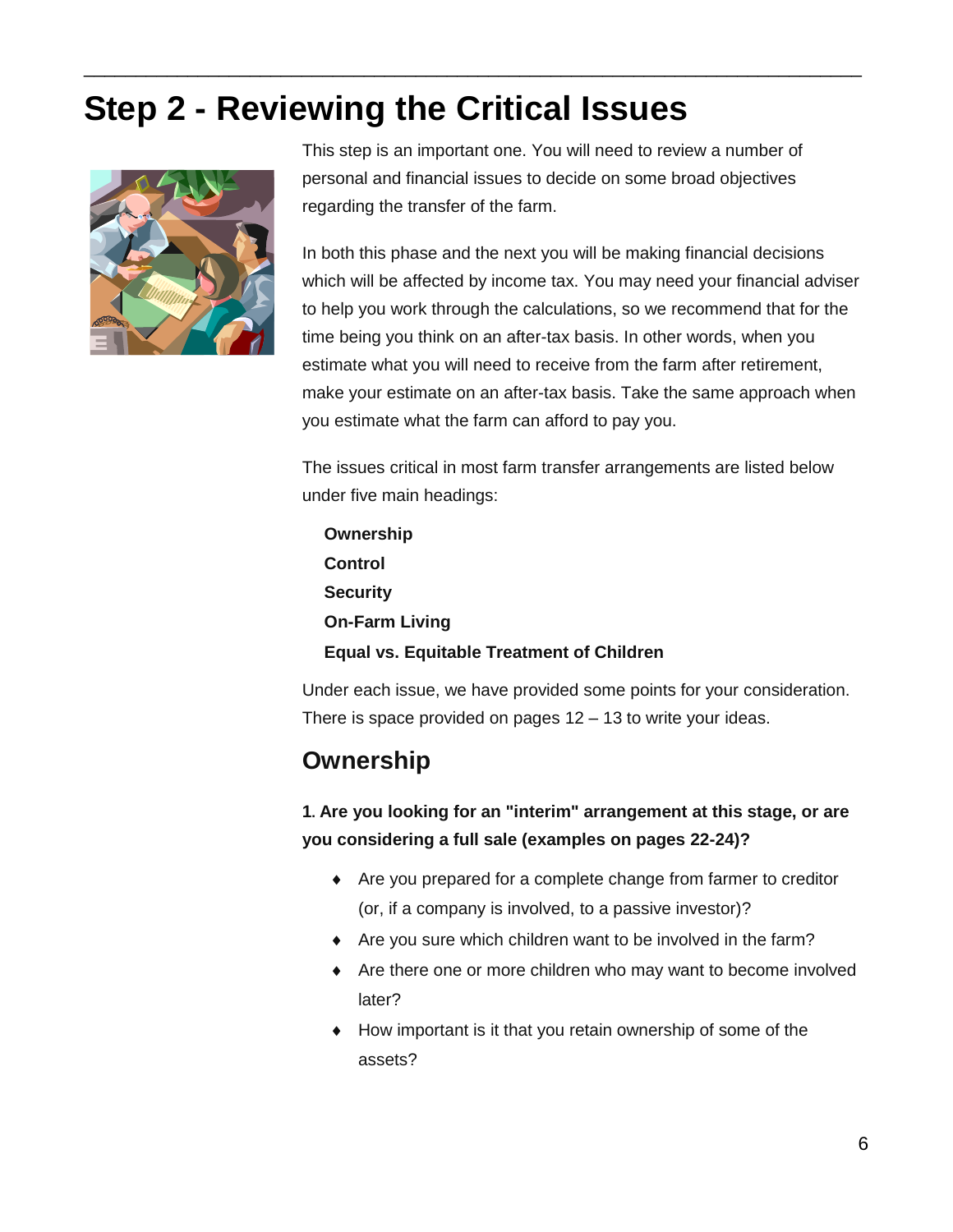### **Step 2 Reviewing the Critical Issues**

- If there is an "interim" arrangement, how concerned are you that the farming child might not have sufficient "comfort" as to how the overall plan will ultimately unfold?
- ◆ Could you work with your child?

\_\_\_\_\_\_\_\_\_\_\_\_\_\_\_\_\_\_\_\_\_\_\_\_\_\_\_\_\_\_\_\_\_\_\_\_\_\_\_\_\_\_\_\_\_\_\_\_\_\_\_\_\_\_\_\_\_\_\_\_\_\_\_\_\_\_\_\_\_\_\_\_\_\_\_

- o Do you communicate well together?
- o Could you treat your child as a business partner?
- o Does your child have formal and practical education?
- o Does your child have management experience?

#### **2. Are you concerned about the stability of your farming child's marriage?**

This can be a significant issue because if there is a marriage breakdown a son- or daughter-in-law could acquire a larger share of your estate than your own non-farm children.

- Would you like a business structure that ensures long term security of the farm assets?
- Would you prefer not to transfer significant assets at this time?

### **Control**

#### **1. Is it important that you control the farm for a period of time?**

- ◆ Is it important that you have some element of control while you still have a significant investment in the farm?
- $\bullet$  Is it sufficient that you have some influence over major decisions such as the future purchase and sale of assets?
- Do you want to continue to have some management of the farm?

### **Security**

#### **1. What importance do you place on security?**

 Are you prepared to act as banker on a sale to your child or will you expect him to cash you out in whole or in part? If you do act as banker, will you want interest in the first few years of the agreement?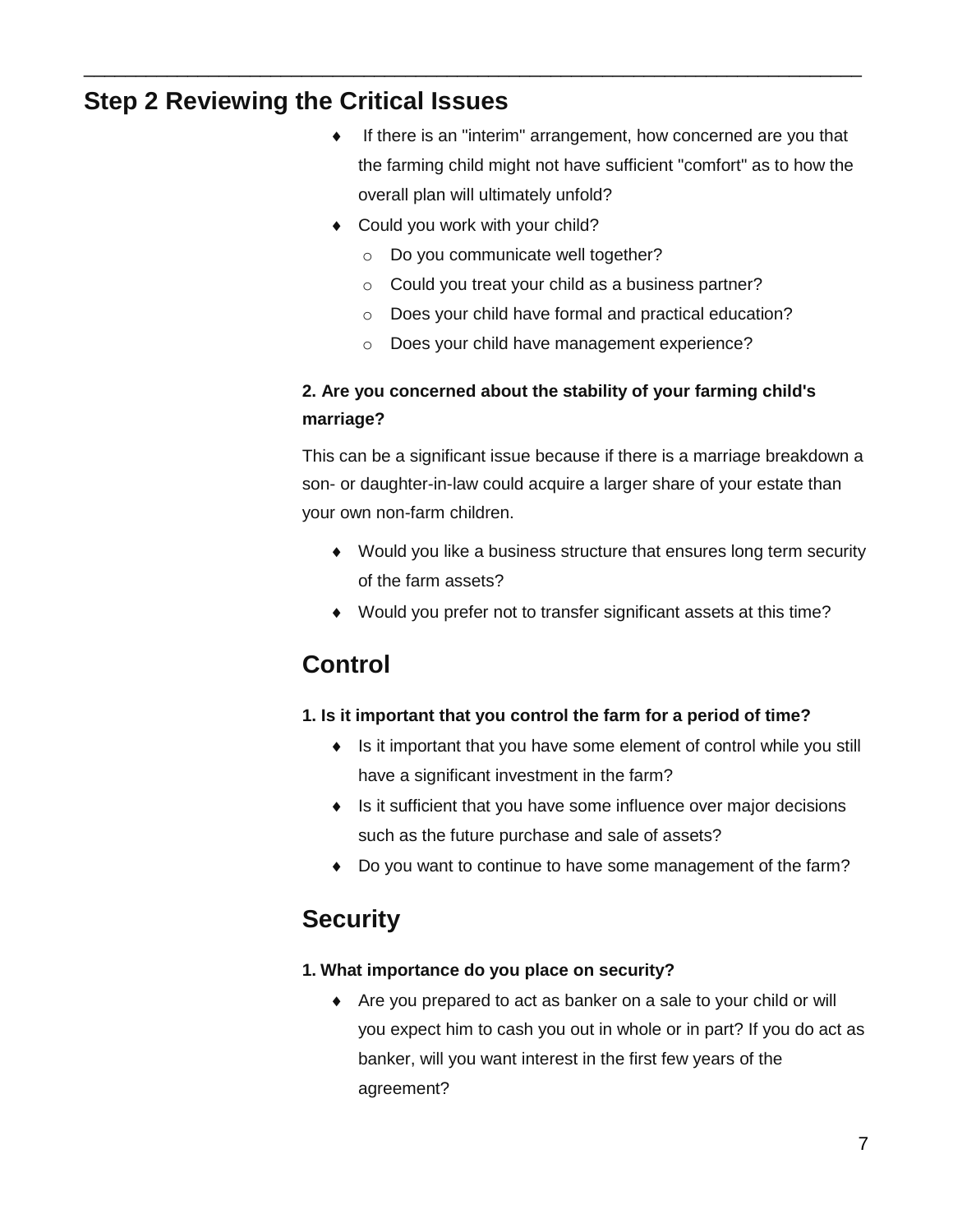#### **Step 2 Reviewing the Critical Issues**

- Are you prepared to guarantee any bank indebtedness that your farming child might incur to buy you out?
- Do you want to remain on the titles to the land until the child pays what is owed to you?

**2. What future income (or debt repayments) do you need to receive from the farm?** To help you in deciding this matter, estimate the income you will need to meet your living costs using Appendix B - page 30.

- What financial commitments do you have to your other children?
- Do you want to receive lump sum capital payments either at the time of sale, or in the future?
- Will you want a return on any funds owed to you by your child?

**3. What is the farm's ability to make payments to you and support your child?** To help you decide this, use Appendix C - page 31.

◆ Should the farm be expanded?

\_\_\_\_\_\_\_\_\_\_\_\_\_\_\_\_\_\_\_\_\_\_\_\_\_\_\_\_\_\_\_\_\_\_\_\_\_\_\_\_\_\_\_\_\_\_\_\_\_\_\_\_\_\_\_\_\_\_\_\_\_\_\_\_\_\_\_\_\_\_\_\_\_\_\_

◆ Can the farm be down-sized?

### **On-Farm Living**

#### **Will you want to stay on or move off the farm?**

- Does your child need to move onto the farm?
- If an additional home is needed, will you or your child move into the new house?
- ◆ Can your home be sub-divided from the farm?
- ◆ What is the cost of housing in town?

#### **Equal vs. Equitable Treatment of Children**

In families where there are non-farming children, the issue that often gives parents the most difficulty is deciding what type of arrangement will be **equitable** to **all** of their children. An **equitable** arrangement is not necessarily an **equal** one. In many situations, the **equitable** arrangement will be one in which the farming child receives a greater portion of the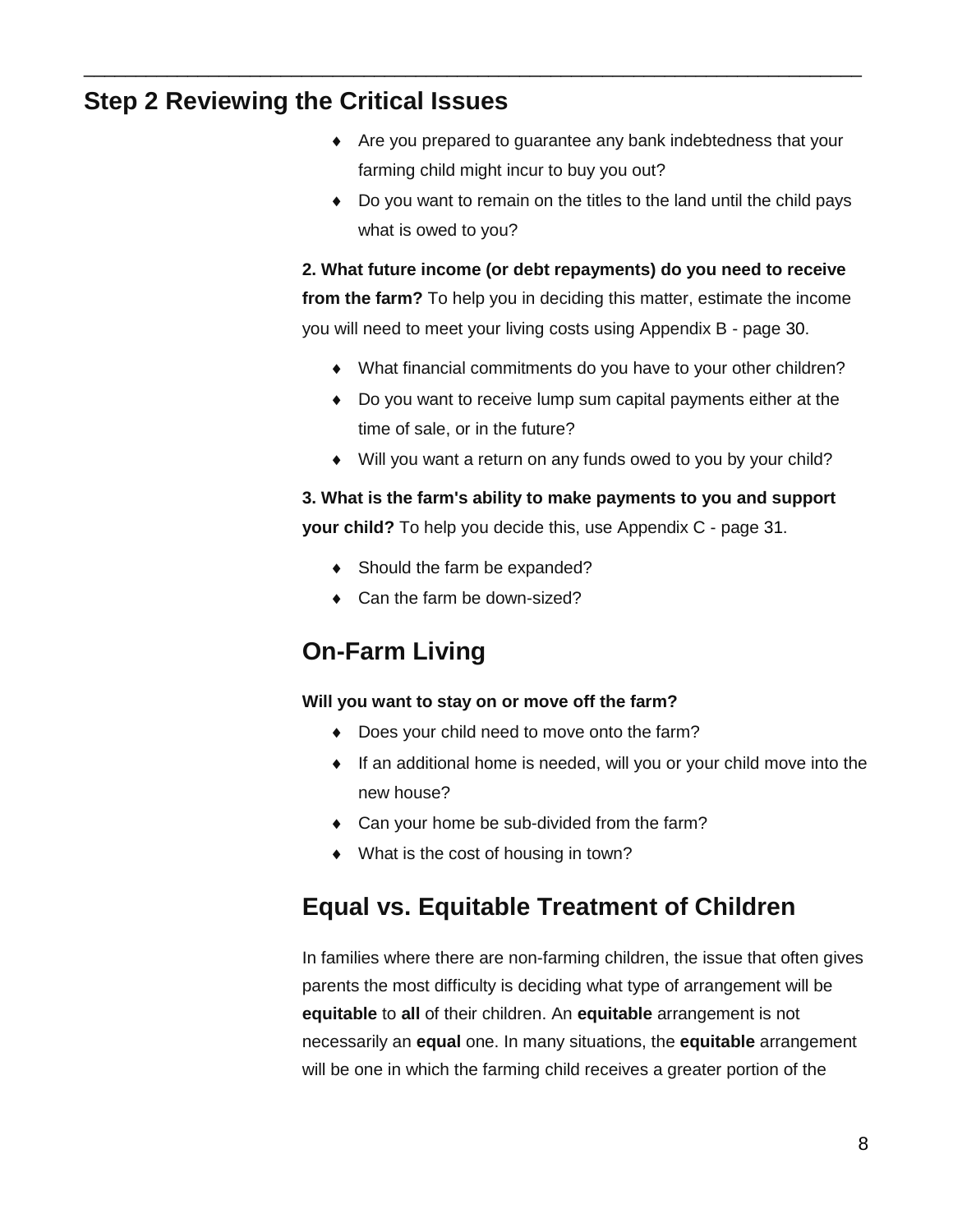#### .**Step 2 Reviewing the Critical Issues**

parents' estate so that he or she is able to continue running the family business

\_\_\_\_\_\_\_\_\_\_\_\_\_\_\_\_\_\_\_\_\_\_\_\_\_\_\_\_\_\_\_\_\_\_\_\_\_\_\_\_\_\_\_\_\_\_\_\_\_\_\_\_\_\_\_\_\_\_\_\_\_\_\_\_\_\_\_\_\_\_\_\_\_\_\_

The arrangement that you consider to be **equitable** might be completely different from your neighbour's even though your situations might be fairly similar.

#### **1. What assets will ultimately pass to your non-farm children?**

- ◆ Are there non-farm assets which they might inherit?
- $\triangle$  Are there any insurance policies which they might inherit?
- Will you be able to build up non-farming assets from the payments that the farming child might make to you?
- Will non-farming children have to try and collect money owed from your farm child as part of their inheritance? Will non-farming children be obliged to hold an interest in the farm along with your farm child?
- $\bullet$  If so, how important is it that your farm child's ability to run the farm not be put at risk?

#### **2. On the assumption that you want your overall plan to be equitable how do you decide what is equitable?**

- Should you be guided primarily by the resale value of your assets?
- Should you be guided primarily by the profit that your farming child will make from the farm in relation to the value of the labour that he contributes to it?
- How important is it that your farming child receives the farm intact?
- How important are the following:
	- o The standard of living and prospects of the non-farming children.
	- o What you have given to them already? (university tuition, loans, etc.)
	- o What your farm child has contributed to the farm?
	- o The opportunities your farm child has foregone.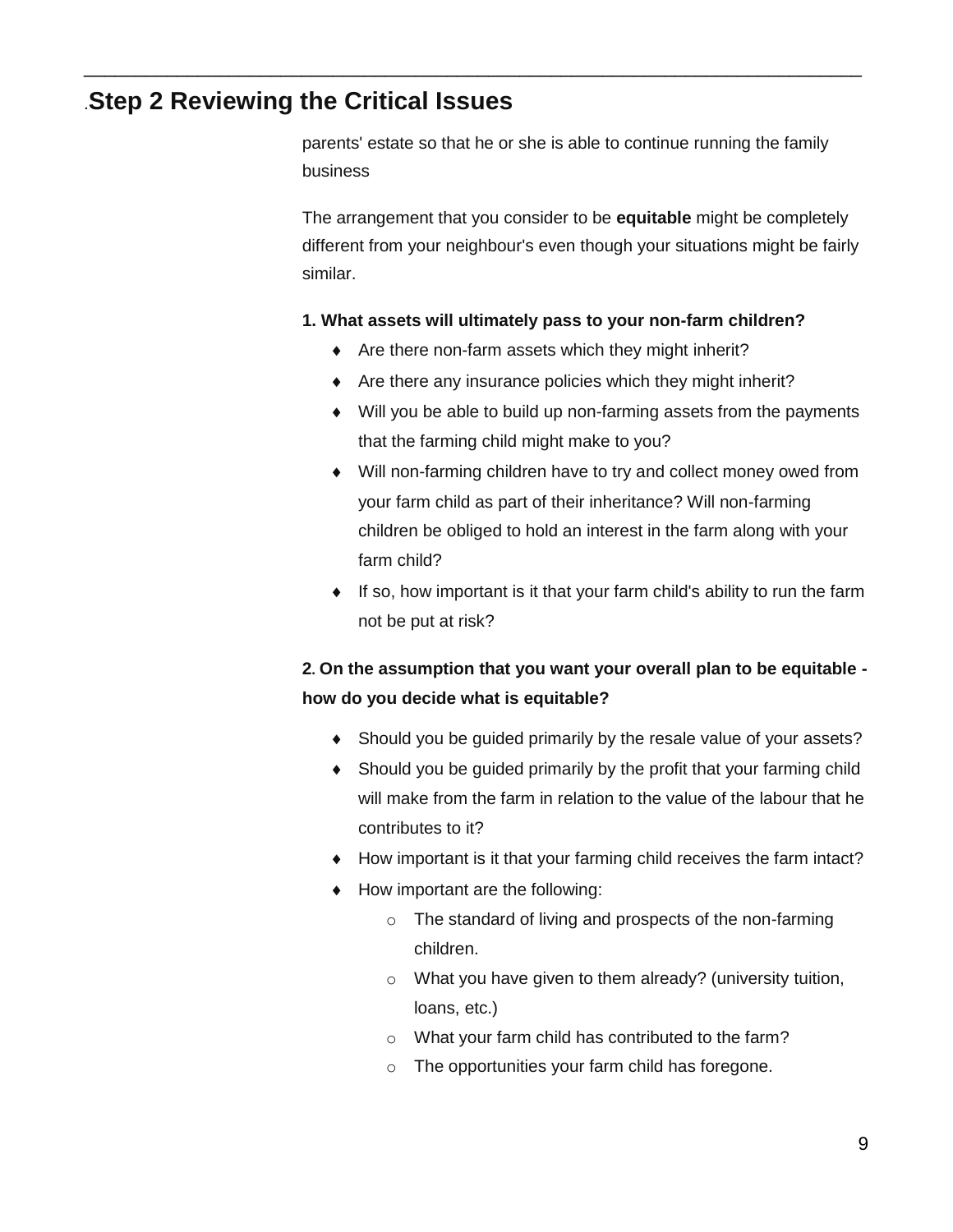### **Step 2 Reviewing the Critical Issues**

**3. Are you concerned that one or more of your children might challenge your overall succession plan, after your death?** Even though this should be possible only where one or more of your children are not provided for adequately, there is the potential for trouble in many farm situations because children do not necessarily share in their parents estate in an equal manner. If you are concerned, you will want to consult with a lawyer.

◆ Do you have non-farming children?

\_\_\_\_\_\_\_\_\_\_\_\_\_\_\_\_\_\_\_\_\_\_\_\_\_\_\_\_\_\_\_\_\_\_\_\_\_\_\_\_\_\_\_\_\_\_\_\_\_\_\_\_\_\_\_\_\_\_\_\_\_\_\_\_\_\_\_\_\_\_\_\_\_\_\_

Are they likely to disagree with your plans for the farm?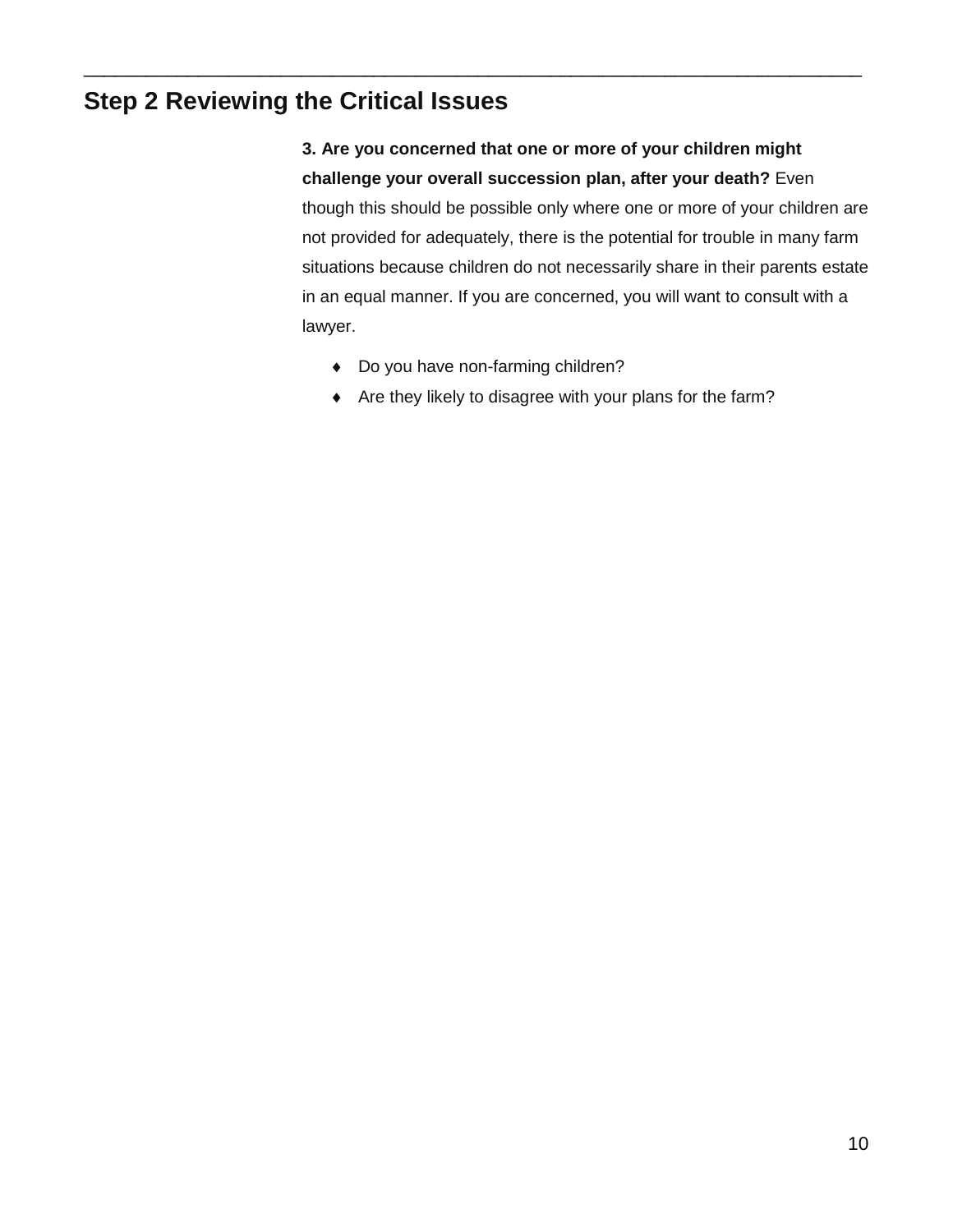# <span id="page-18-0"></span>**Step 3 - Setting Your Goals**



In this step, you should continue to focus on broad objectives or goals the details will be worked out later after you consult with your advisers. What you want to do here is arrive at some decisions based on your discussions of the five critical issues in Step 2.

There are several points to consider when you are setting your goals:

### **Avoid the "cash trap":**

\_\_\_\_\_\_\_\_\_\_\_\_\_\_\_\_\_\_\_\_\_\_\_\_\_\_\_\_\_\_\_\_\_\_\_\_\_\_\_\_\_\_\_\_\_\_\_\_\_\_\_\_\_\_\_\_\_\_\_\_\_\_\_\_\_\_\_\_\_\_\_\_\_\_\_

Keep in mind that farm profits must provide for a number of competing interests illustrated below:



The family farm cannot usually be transferred to the next generation **at fair market value** without jeopardizing the ability of the farming child to meet the various needs depicted in the "cash trap" diagram. Some form of subsidization is usually necessary, in the form of a deferred withdrawal of the parents' investment, reduced interest rates, or a reduction in the transfer price. **The real question to be answered by you is whether the amount of subsidization required to make the transfer feasible is consistent with your goals.**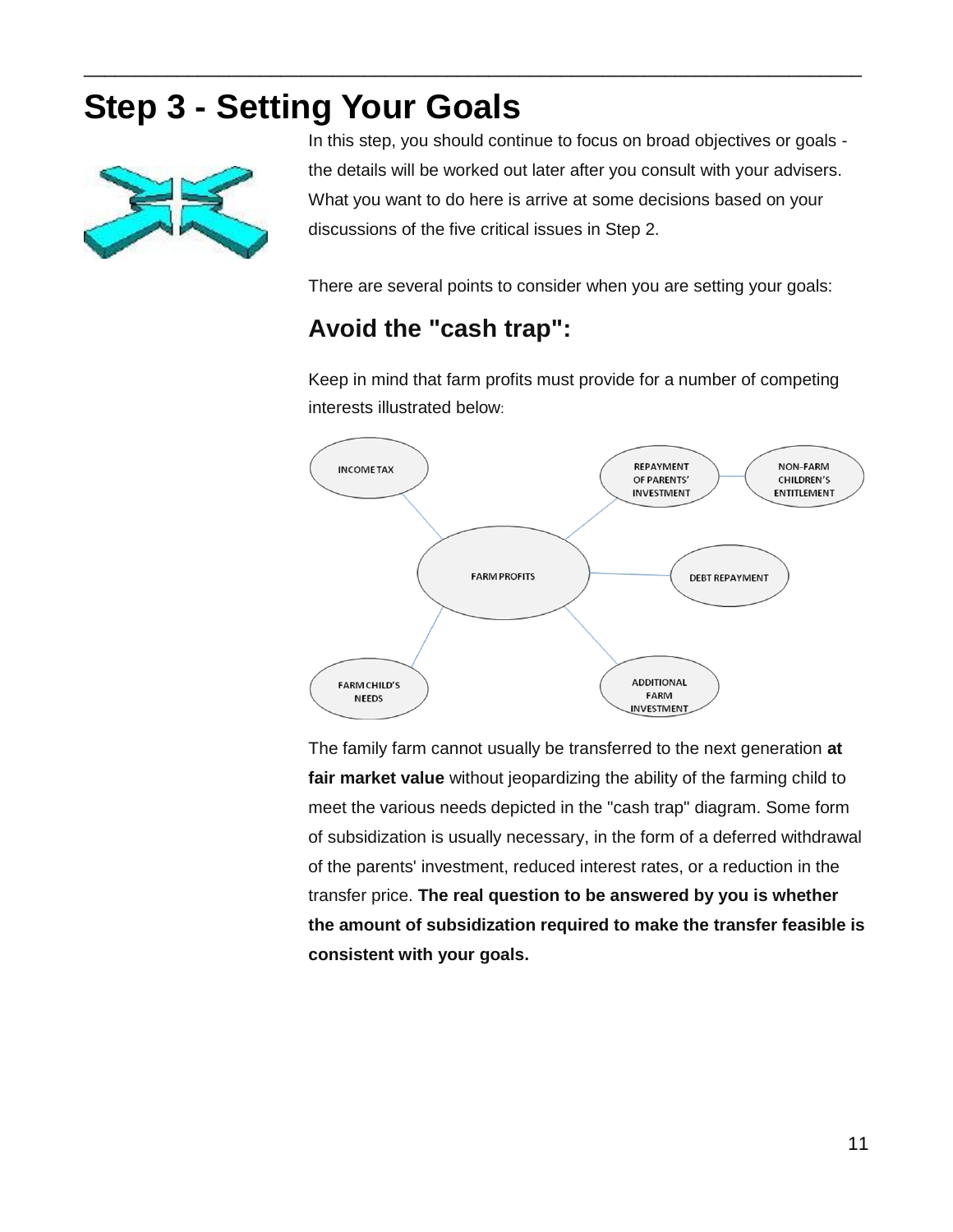### **Step 3 - Setting Your Goals**

### **Separate "wants" and "needs":**

\_\_\_\_\_\_\_\_\_\_\_\_\_\_\_\_\_\_\_\_\_\_\_\_\_\_\_\_\_\_\_\_\_\_\_\_\_\_\_\_\_\_\_\_\_\_\_\_\_\_\_\_\_\_\_\_\_\_\_\_\_\_\_\_\_\_\_\_\_\_\_\_\_\_\_

Your **wants** might be sacrificed (or deferred) in order to complete an arrangement, but your **needs** must not be. Don't put your comfort or security at risk to transfer property to your children.

### **Ensure the arrangement is "bankable":**

If one of your objectives is to receive a lump sum payment from your farming child, it will be important to ensure that the arrangement is "bankable". Your child may want to have a discussion with his or her financial institution at this stage so there is a general understanding of the security the institution would require and the approximate borrowing cost.

### **Treat your decisions as being preliminary:**

Remember that until all of the tax calculations and other details have been worked out by your advisers you will not be certain whether all of your goals can be achieved.

The goals that you establish will become the basis for negotiation with the family. Initially you might discuss them with your farm child only but eventually all of your children will need to be involved.

Review previous questions you have written down and write your conclusions here.

At this time there may be more questions than answers or there may be different approaches from each spouse to be considered. There is no one answer. Write down your best ideas.

\_\_\_\_\_\_\_\_\_\_\_\_\_\_\_\_\_\_\_\_\_\_\_\_\_\_\_\_\_\_\_\_\_\_\_\_\_\_\_\_\_\_\_\_\_\_\_\_\_\_\_\_\_\_\_\_\_\_\_\_\_\_\_\_\_\_\_\_\_\_\_

\_\_\_\_\_\_\_\_\_\_\_\_\_\_\_\_\_\_\_\_\_\_\_\_\_\_\_\_\_\_\_\_\_\_\_\_\_\_\_\_\_\_\_\_\_\_\_\_\_\_\_\_\_\_\_\_\_\_\_\_\_\_\_\_\_\_\_\_\_\_\_

\_\_\_\_\_\_\_\_\_\_\_\_\_\_\_\_\_\_\_\_\_\_\_\_\_\_\_\_\_\_\_\_\_\_\_\_\_\_\_\_\_\_\_\_\_\_\_\_\_\_\_\_\_\_\_\_\_\_\_\_\_\_\_\_\_\_\_\_\_\_\_

\_\_\_\_\_\_\_\_\_\_\_\_\_\_\_\_\_\_\_\_\_\_\_\_\_\_\_\_\_\_\_\_\_\_\_\_\_\_\_\_\_\_\_\_\_\_\_\_\_\_\_\_\_\_\_\_\_\_\_\_\_\_\_\_\_\_\_\_\_\_\_

### **Ownership Development Ownership**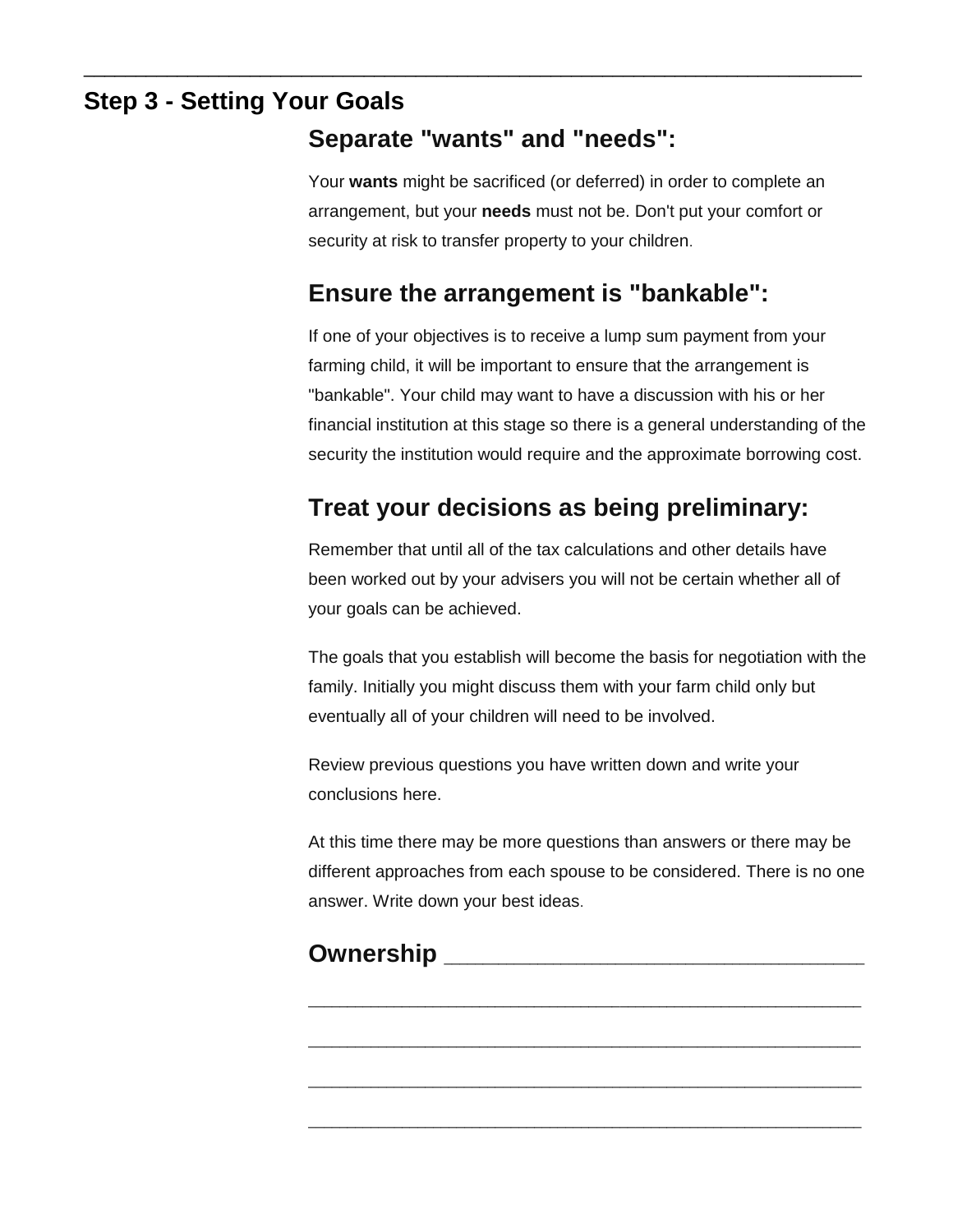| <b>Step 3 - Setting Your Goals</b> |                                                            |
|------------------------------------|------------------------------------------------------------|
|                                    |                                                            |
|                                    |                                                            |
|                                    | <u> 1989 - Johann Stoff, amerikansk politiker (* 1908)</u> |
|                                    |                                                            |
|                                    |                                                            |
|                                    |                                                            |
|                                    | <u> 1989 - Johann Stoff, amerikansk politiker (* 1908)</u> |
|                                    |                                                            |
|                                    |                                                            |
|                                    |                                                            |
|                                    | Equal vs. Equitable Treatment of Children ____             |
|                                    |                                                            |
|                                    |                                                            |
|                                    |                                                            |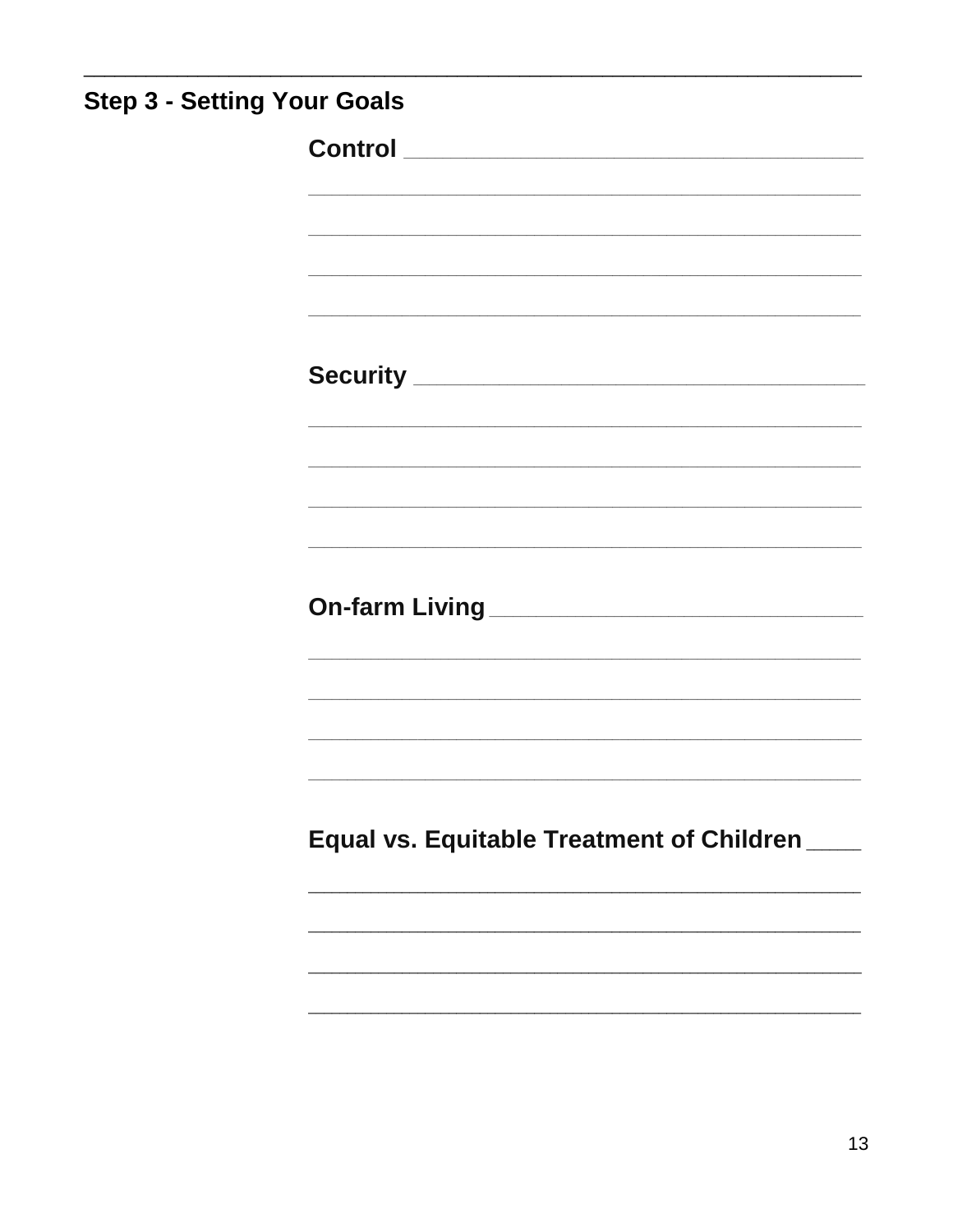<span id="page-21-0"></span>\_\_\_\_\_\_\_\_\_\_\_\_\_\_\_\_\_\_\_\_\_\_\_\_\_\_\_\_\_\_\_\_\_\_\_\_\_\_\_\_\_\_\_\_\_\_\_\_\_\_\_\_\_\_\_\_\_\_\_\_\_\_\_\_\_\_\_\_\_\_\_\_\_\_\_



#### **What are These Tools?**

This is the final step in the first part of the process. You have assembled all the information needed to develop the final plan; you have reviewed the critical issues and have reached tentative conclusions about the general direction you should be headed in. Now you need to gain an understanding of the "tools" that can assist you in getting where you want to go.

It's important to keep in mind that you are not trying to become a tax expert, a lawyer or a financial planner. You are simply trying to improve your understanding of the business arrangements or techniques that might be of assistance to you. The intention here is to prepare yourself for the analysis that will be carried out in Part II of the Process. This analysis will likely be carried out by your adviser but if you take the time to complete Step 4 you will be better able to discuss the various options with that person.

The "tools" we have described for you have been grouped under the following headings:

**Tax Tools and Issues Business Arrangements Life Interests Security Methods of Owning Property Will Planning Life Insurance**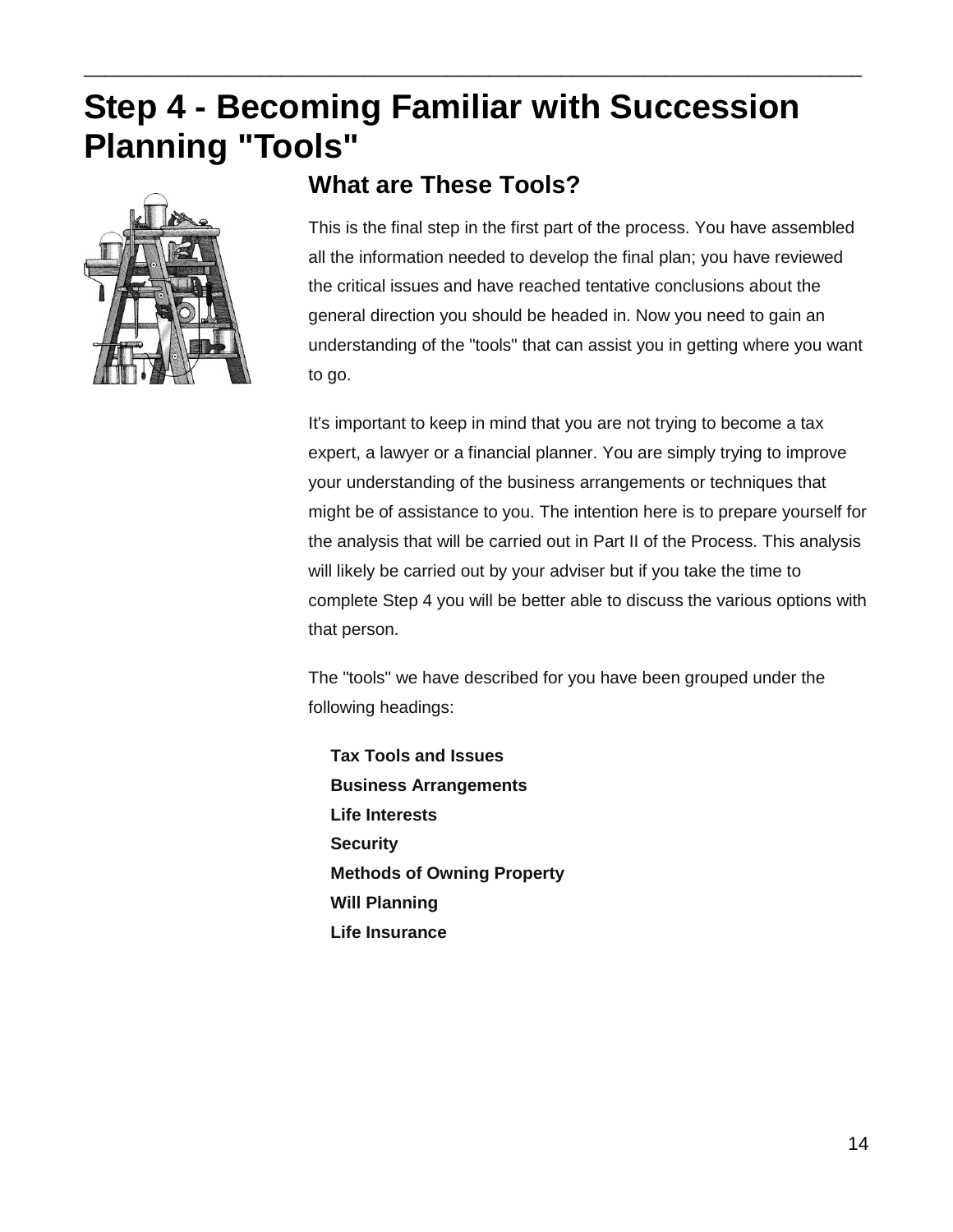\_\_\_\_\_\_\_\_\_\_\_\_\_\_\_\_\_\_\_\_\_\_\_\_\_\_\_\_\_\_\_\_\_\_\_\_\_\_\_\_\_\_\_\_\_\_\_\_\_\_\_\_\_\_\_\_\_\_\_\_\_\_\_\_\_\_\_\_\_\_\_\_\_\_\_

#### <span id="page-22-0"></span>**Tax Tools and Issues**

#### **"Rollovers"**

Certain types of farm property can be "rolled over" from a parent to a child. This is an extremely valuable tax concession because it means the property can be transferred from one generation to the next without tax.

In essence, the child "steps into the shoes" of the parents and inherits the parents' tax cost (original cost not fair market value). A "child" for this purpose includes a son- or daughter-in-law.

The type of farm property that is eligible for "rollover" includes the following:

| Land                                   |
|----------------------------------------|
| <b>Buildings</b>                       |
| Machinery                              |
| Quota                                  |
| Shares of certain farm companies       |
| Interests in certain farm partnerships |

Your adviser will review with you several conditions which must be met before this "rollover" can be obtained.

Note that the property eligible for "rollover" to a child does not include livestock. Despite this, livestock can be transferred to a child without any immediate tax consequences provided the purchase price is not paid at the time of sale. Where this happens, the parent usually receives a note from the child as evidence of the unpaid sales price which describes when the parent can demand payment or the dates on which payments are to be made.

Property can also be "rolled over" to a partnership or company. Here the "rollover" is obtained by the filing of a special election with Revenue Canada. The property eligible for this sort of "rollover" includes all the assets that can be "rolled" to a child, plus livestock as well. This type of "rollover" can be useful if it makes sense to transfer your farm to a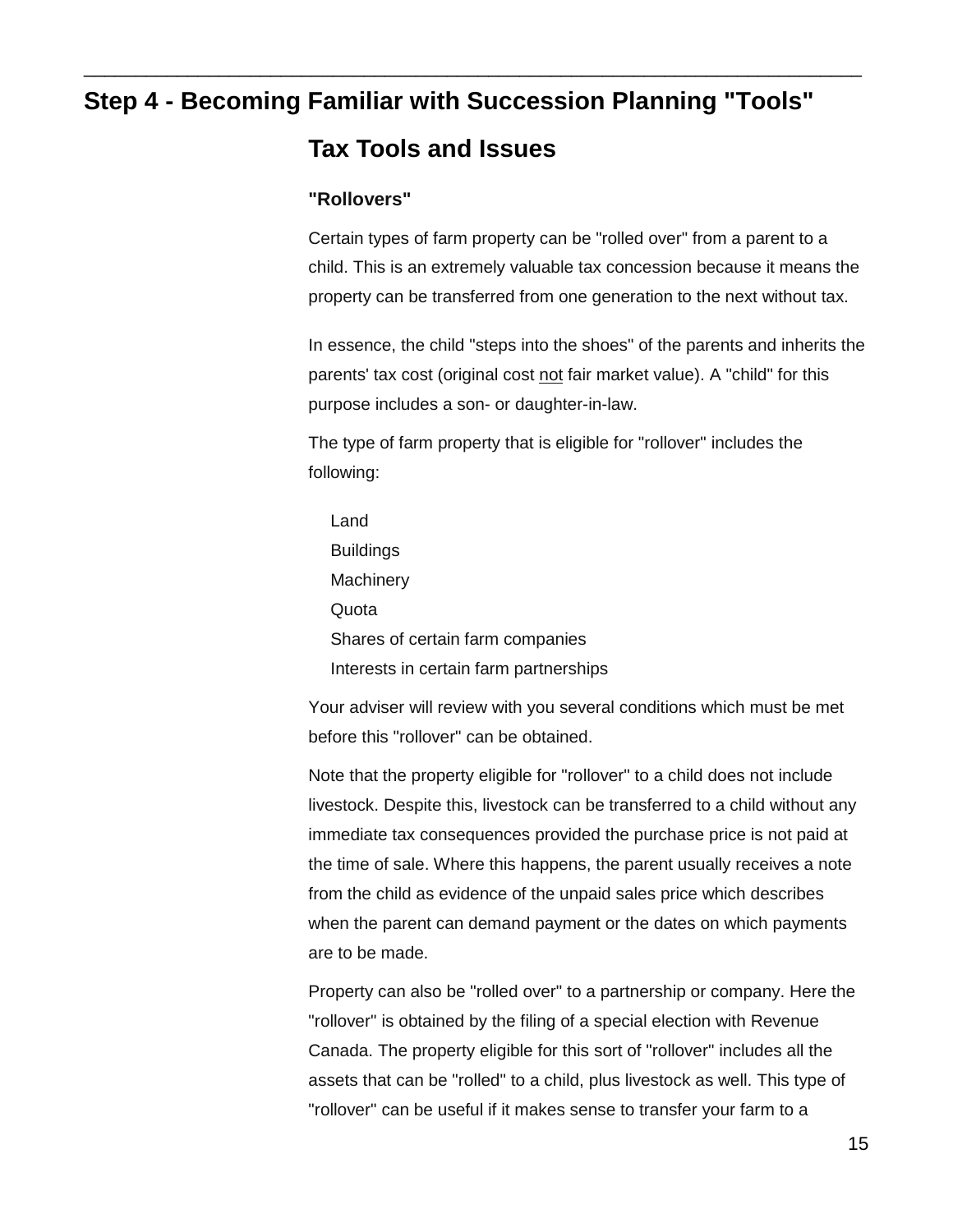\_\_\_\_\_\_\_\_\_\_\_\_\_\_\_\_\_\_\_\_\_\_\_\_\_\_\_\_\_\_\_\_\_\_\_\_\_\_\_\_\_\_\_\_\_\_\_\_\_\_\_\_\_\_\_\_\_\_\_\_\_\_\_\_\_\_\_\_\_\_\_\_\_\_\_

partnership or to a company as the way of bringing your child into the business. Again, important conditions must be met which will be reviewed with you when you begin to develop your plan in detail.

#### **Capital Gains Deduction**

Farmers can realize up to \$750,000 of capital gains on qualifying farm property without being subject to tax by offsetting their gains with the capital gains deduction (CGD). Note, that only one half of your capital gains is subject to tax. Thus only half of the CGD or \$375,000 can be applied to offset your capital gains. If both parents own the farm property jointly, each of them may be entitled to this tax-free gain

The CGD applies only to the gains on certain assets. Generally speaking these assets are:

Land **Buildings Quota** Interests in certain farm partnerships Shares of certain farm companies

There are very complicated rules which determine which gains are eligible for the CGD and which individuals can use the deduction. This is an area that will have to be explored in depth with your adviser at the time your options are examined.

You should bear in mind that certain types of income that might be created on the transfer of your farm to a child (or to a partnership or company) will not be eligible for the CGD. These include:

- The income created on the sale of your livestock.
- The recaptured depreciation on your buildings and machinery.
- The recaptured write-offs on your quota.

Clearly this is an important area in farm succession planning.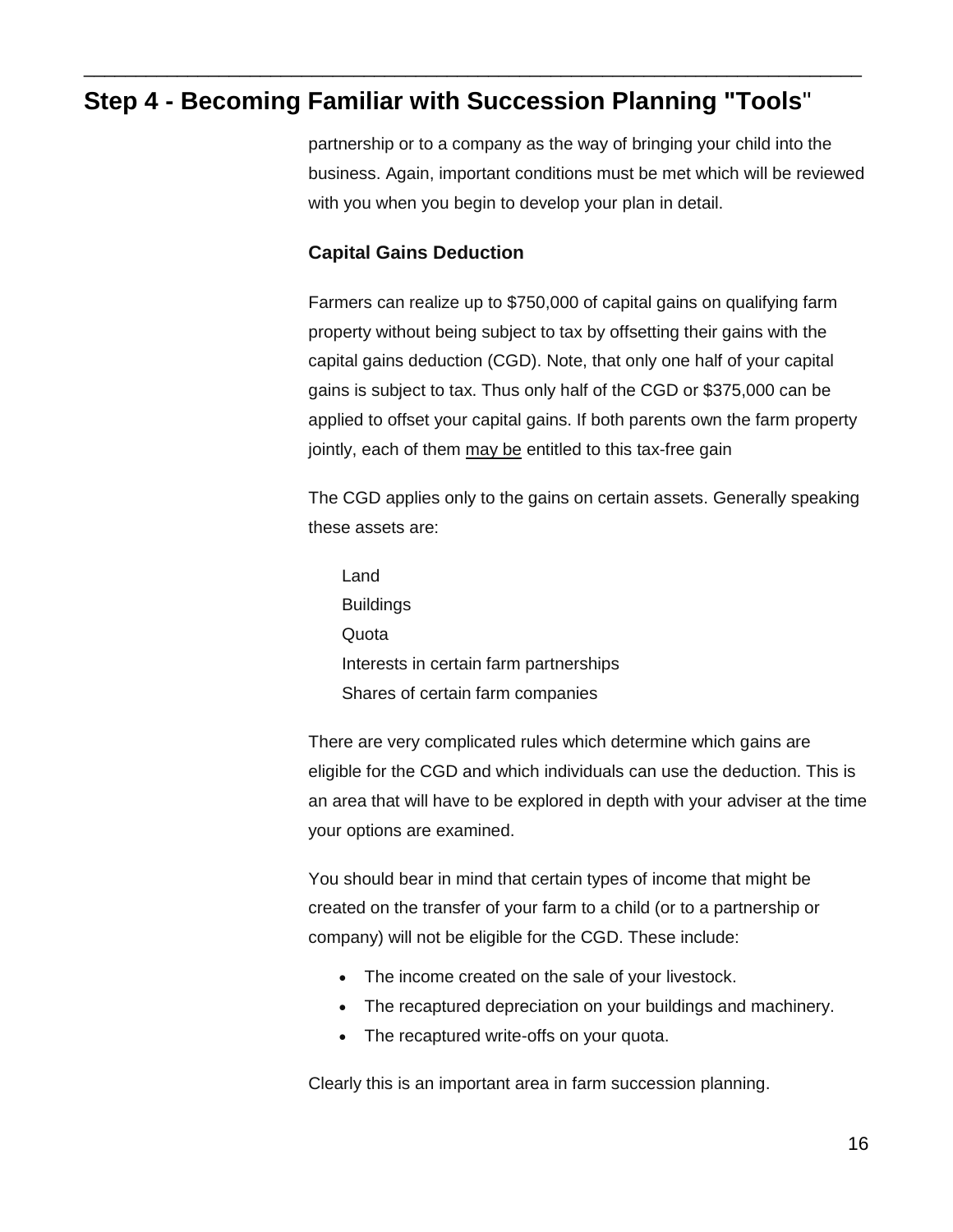\_\_\_\_\_\_\_\_\_\_\_\_\_\_\_\_\_\_\_\_\_\_\_\_\_\_\_\_\_\_\_\_\_\_\_\_\_\_\_\_\_\_\_\_\_\_\_\_\_\_\_\_\_\_\_\_\_\_\_\_\_\_\_\_\_\_\_\_\_\_\_\_\_\_\_

#### **Capital Gains Reserves**

If a farmer sells his land or buildings, an interest in a farm partnership or shares of a farm company and receives the sales proceeds over several years, he is usually able to spread his capital gain over a period of up to ten years by claiming a reserve in respect of the unpaid sales price. Depending on the circumstances this can be a useful way of reducing the overall tax cost or preventing the alternative minimum tax (example; the untaxed portion of your CGD) from applying.

#### **Other Tax Issues**

- $\Box$  Other potential tax issues that your adviser will have to discuss with you include the following:The possibility of your being subject to the alternative minimum tax if you realize a large capital gain.
- □ The possibility of the B.C. Property Transfer Tax applying on the re-registration of your farm land.
- □ The B.C. Provincial Sales Tax and Federal Sales Tax.

Clearly this tax commentary is very general and highlights only a few of the tax rules that might affect your final plan. However, it should give you a better idea of how you might achieve the general objectives you established in Step 3.

#### <span id="page-24-0"></span>**Business Arrangements**

There are several different business arrangements you can use to transfer the farm to your child. The best arrangement for you will depend on factors such as:

 $\Box$  Whether you want to continue to exercise some control over the farm. This control could be limited to major decisions such as the purchase or sale of significant assets or could include the day-today management of the farm as well.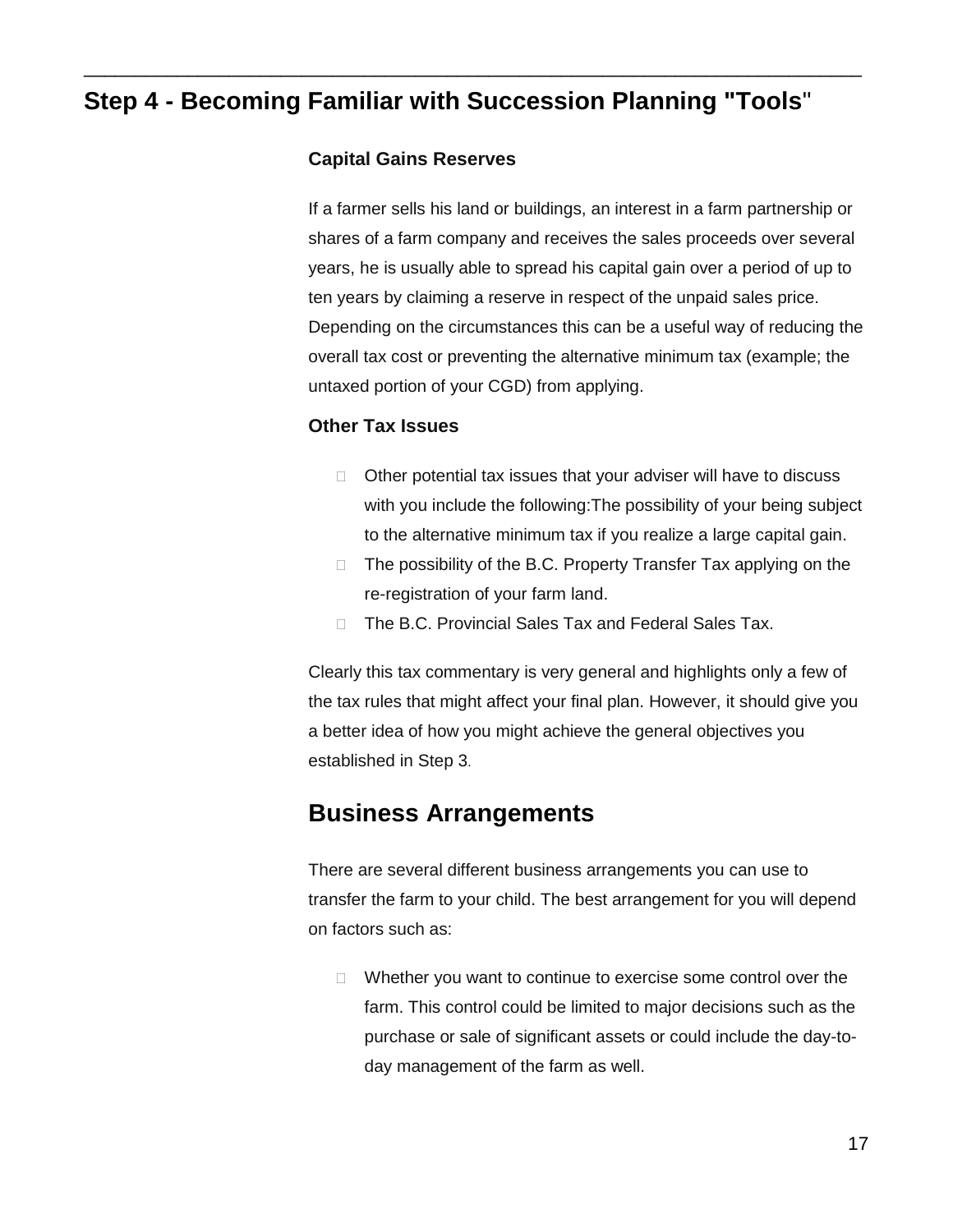- $\Box$  Whether you are looking for a temporary arrangement or an outright sale.
- $\Box$  The value of your farm.
- $\Box$  The number of children interested in farming.
- □ Your current business arrangement.

\_\_\_\_\_\_\_\_\_\_\_\_\_\_\_\_\_\_\_\_\_\_\_\_\_\_\_\_\_\_\_\_\_\_\_\_\_\_\_\_\_\_\_\_\_\_\_\_\_\_\_\_\_\_\_\_\_\_\_\_\_\_\_\_\_\_\_\_\_\_\_\_\_\_\_

If you now carry on business as a **sole proprietor** you have tremendous flexibility in structuring an arrangement with your child and can consider any of the following:

- □ A direct sale of some or all of your assets.
- $\Box$  A joint venture arrangement under which you contribute the use of your assets to a venture with your child. Under this arrangement you would continue to own the principal assets of the farm.
- D Various types of leasing arrangements.
- $\Box$  A partnership arrangement under which the child is taken in as a partner and there is a sharing of net profits.
- $\Box$  A transfer to a company under which some or all of the growth accrues to the child and the control is held by you.

If you now carry on business as a partnership, you could consider any of the following:

- $\Box$  Bringing the child in as a partner. The child could share in the future growth in the value of the assets on a full or restricted basis.
- □ A transfer to a company.
- $\Box$  Winding up the partnership and;
	- ◆ Selling or leasing assets to your child.
	- Entering into a joint venture arrangement.

If your farm is owned by a **company**, your options are more limited. You might consider selling some or all of your shares to your child.

Alternatively, if you do not want to transfer any of the existing value at this time you can arrange for the share capital to be reorganized so that future growth accrues to your child and the existing value (and control) remains with you.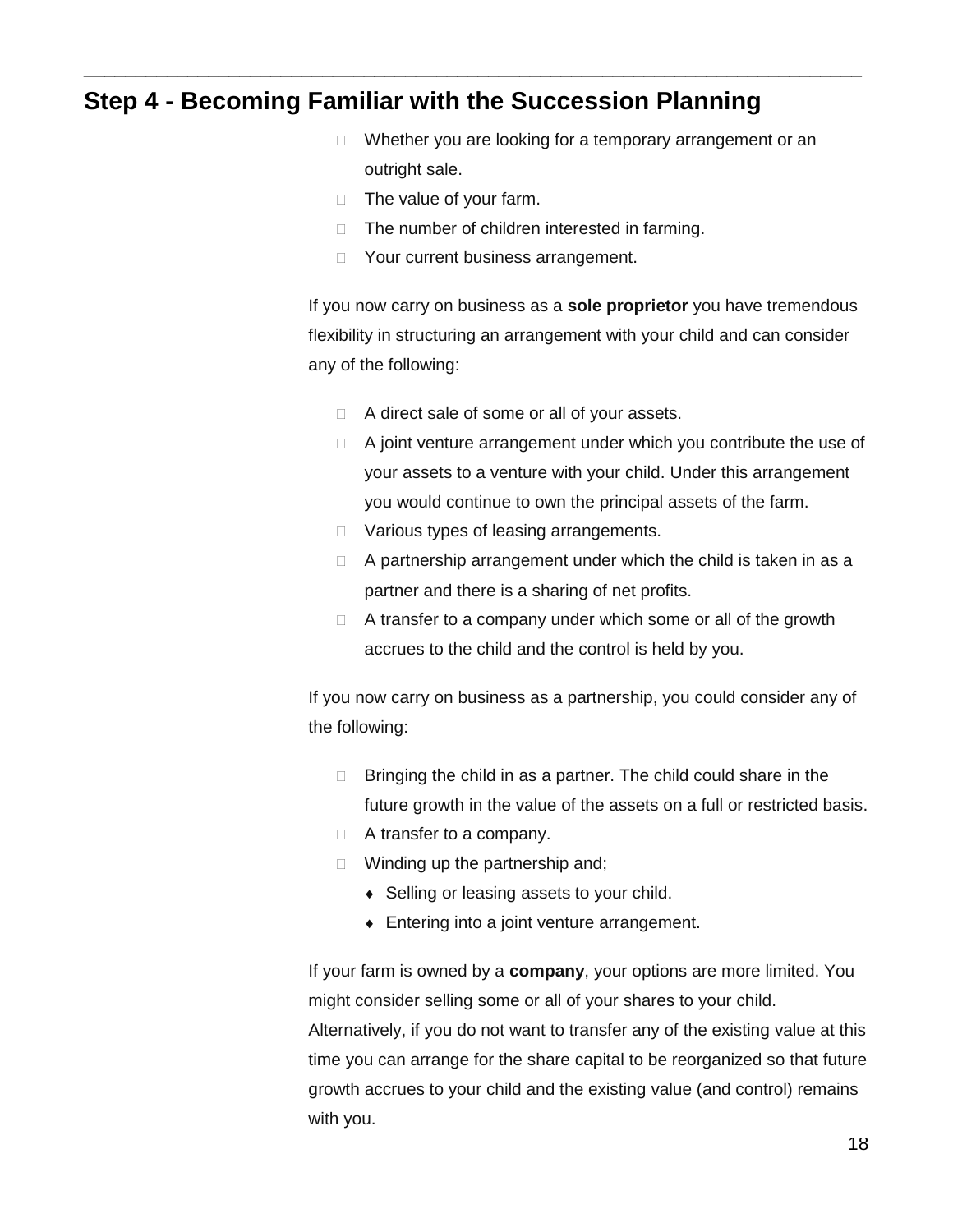\_\_\_\_\_\_\_\_\_\_\_\_\_\_\_\_\_\_\_\_\_\_\_\_\_\_\_\_\_\_\_\_\_\_\_\_\_\_\_\_\_\_\_\_\_\_\_\_\_\_\_\_\_\_\_\_\_\_\_\_\_\_\_\_\_\_\_\_\_\_\_\_\_\_\_

#### <span id="page-26-0"></span>**Life Interests**

If you own your land directly and are considering a sale of the property to a child but want to preserve your interest in your home, you can accomplish this through a life interest. This life interest would entitle you to the use of the property throughout the remainder of your lives. Your interest would be registered so that it cannot be taken away or disposed of without your consent. Your child would receive what is called "a remainder interest", which guarantees ownership subject to the rights contained in your life interest.

### <span id="page-26-1"></span>**Security**

You can secure amounts owing to you as a result of a sale of land and buildings by:

- □ Carrying out the transaction through an agreement for sale and retaining legal title until the debt is paid off.
- □ Taking mortgage security.

In British Columbia there is also a Personal Property Security Act which is intended to provide a uniform system for secured transactions other than real estate.

### <span id="page-26-2"></span>**Methods of Owning Property**

Where property (such as land) is owned jointly with another person, it can either be held by them as tenants in common or as joint tenants. There are important distinctions between these methods of ownership:

 $\Box$  If property is held in a tenancy in common, each co-owner is able to bequeath or otherwise dispose of their interest in the property independently of the other co-owners.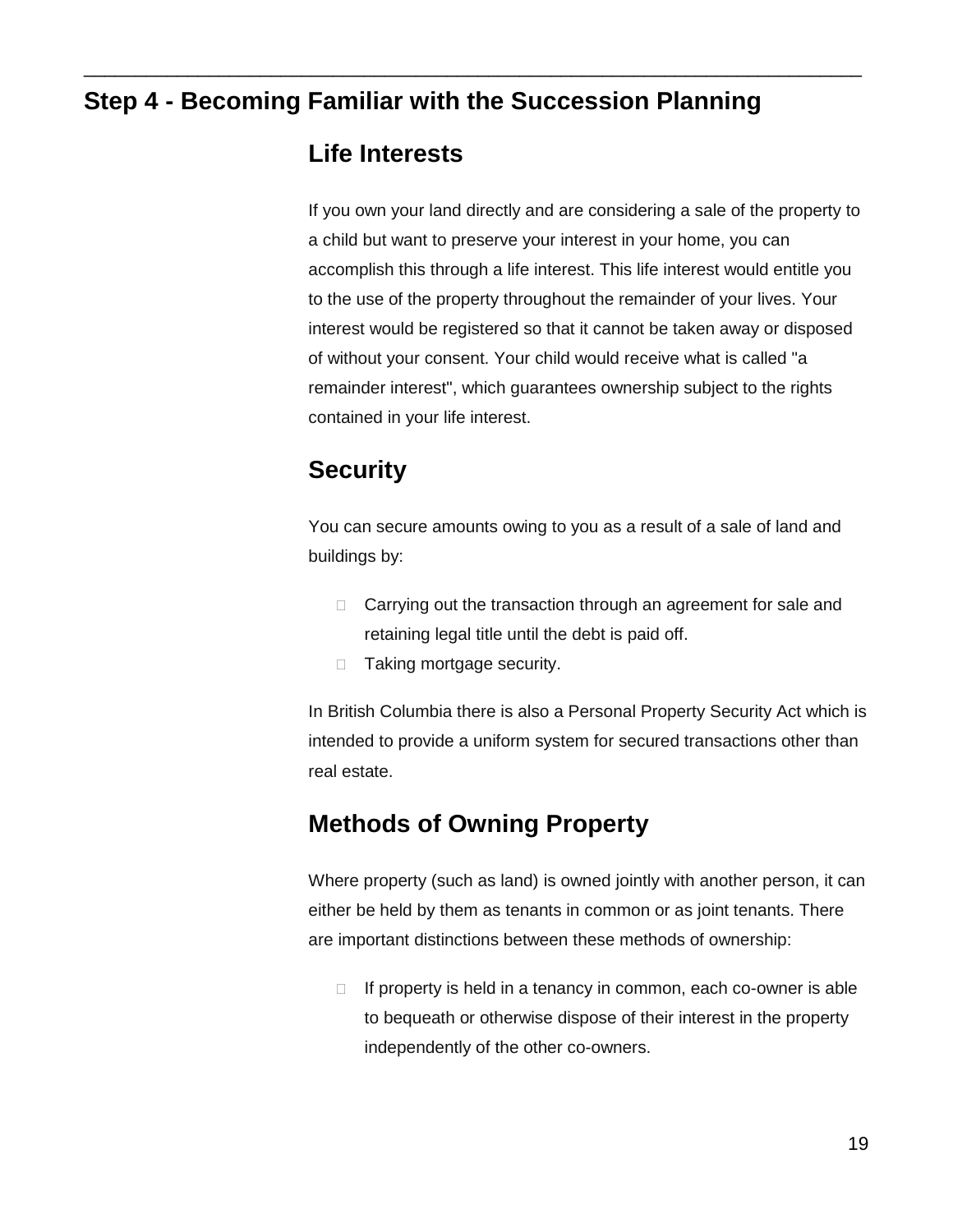- $\Box$  If property is held in a joint tenancy arrangement then, on the death of one of the co-owners, the deceased owner's interest passes automatically to the surviving joint tenant(s), outside of the deceased's estate. Because the deceased person's interest transfers in this manner:
	- There are no probate fees.

\_\_\_\_\_\_\_\_\_\_\_\_\_\_\_\_\_\_\_\_\_\_\_\_\_\_\_\_\_\_\_\_\_\_\_\_\_\_\_\_\_\_\_\_\_\_\_\_\_\_\_\_\_\_\_\_\_\_\_\_\_\_\_\_\_\_\_\_\_\_\_\_\_\_\_

- The transfer cannot be defeated by other members of the deceased's family.
- The interest in the property is not available to the creditors of the estate.

### **Will Planning**

Your will is a legally enforceable document which takes effect on your death. It describes your wishes regarding the property in your estate and deals with a number of other matters. It is important that both spouses have up to date wills. Your will should match your ages and farm status. Provisions in your will that might enable you to complete your farm transfer include the following:

**"Purchase option"** - If you have concluded that one or more of your children should have the ability to acquire your farm, but you have not yet completed the transaction, you could consider putting an "emergency plan" in your will so that your child will have an option to complete the purchase from your estate if you were to die suddenly. Your will would state how the price and the interest rate, if any, is to be determined and the basis upon which it would be paid.

**"Trusts"** - You could request that a trust be created through your will if any portion of your estate passes to a beneficiary who is a minor. The trustees you name will look after the assets in the trust until the beneficiary becomes an adult. You can also arrange for property that would be inherited by your spouse to be transferred to a trust for that person. This removes the possibility of your children being disinherited if your spouse survives you and remarries.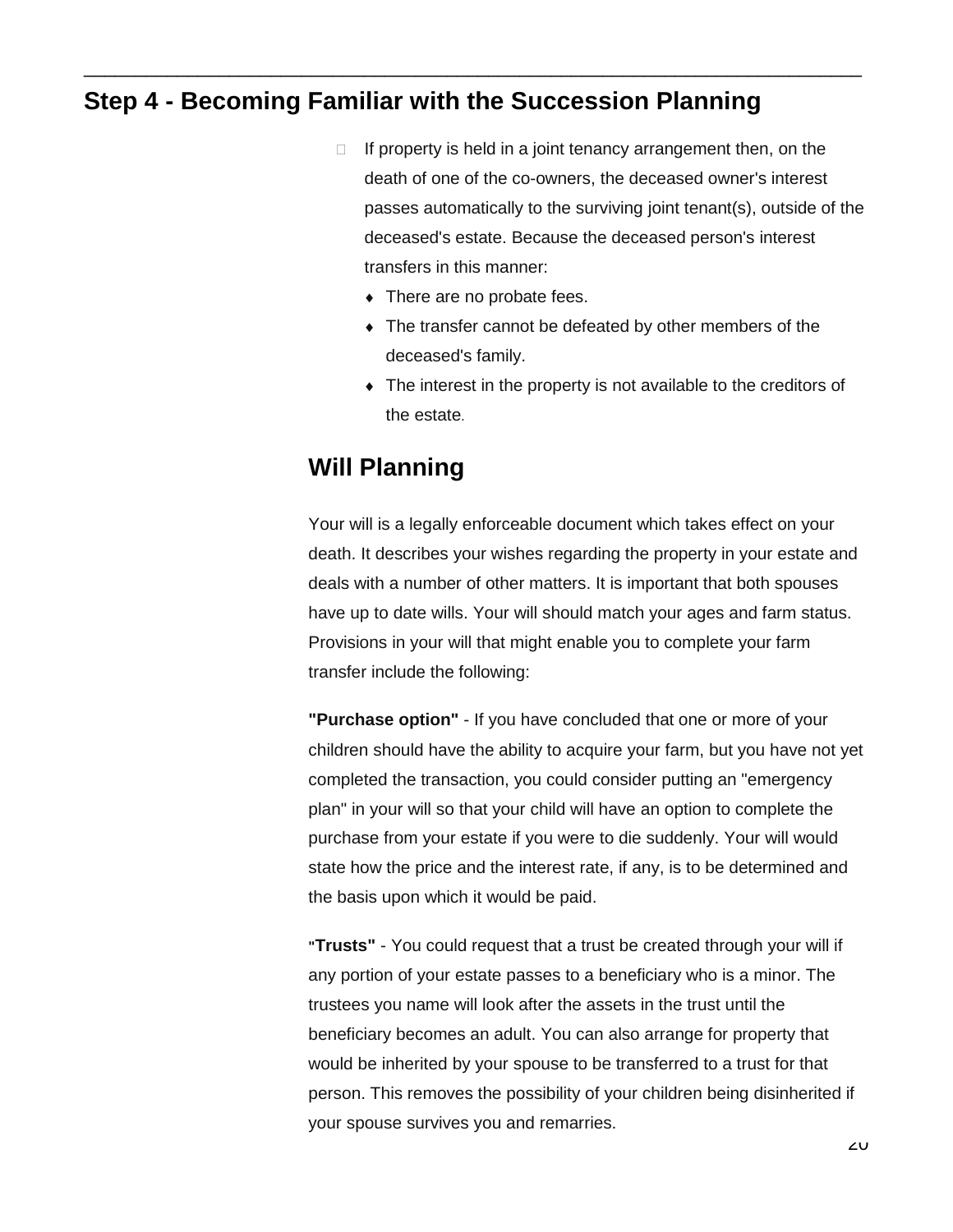\_\_\_\_\_\_\_\_\_\_\_\_\_\_\_\_\_\_\_\_\_\_\_\_\_\_\_\_\_\_\_\_\_\_\_\_\_\_\_\_\_\_\_\_\_\_\_\_\_\_\_\_\_\_\_\_\_\_\_\_\_\_\_\_\_\_\_\_\_\_\_\_\_\_\_

**"Forgiveness of debt"** - You might decide to sell certain farm assets to a child during your lifetime at an amount which is higher than the amount you want to receive. You might do this if you were concerned about the child's marriage and didn't want to give your child a significant equity in the farm assets that could be claimed by his or her spouse. In this situation, you could bequeath the excess purchase price back to the child in your will and there would be no adverse tax consequences.

### <span id="page-28-0"></span>**Life Insurance**

You might use life insurance to create a pool of non-farm assets for your non-farm children. Insurance might also be purchased by the family on the life of the farm child (with the parents as the beneficiaries) as a means of securing the amount that is owed to the parents by the farm child as a result of his purchase of the farm.

Naming beneficiaries or alternates in the life insurance policy itself (rather than having the proceeds paid to the owner's estate and dealt with by the will) can reduce probate costs.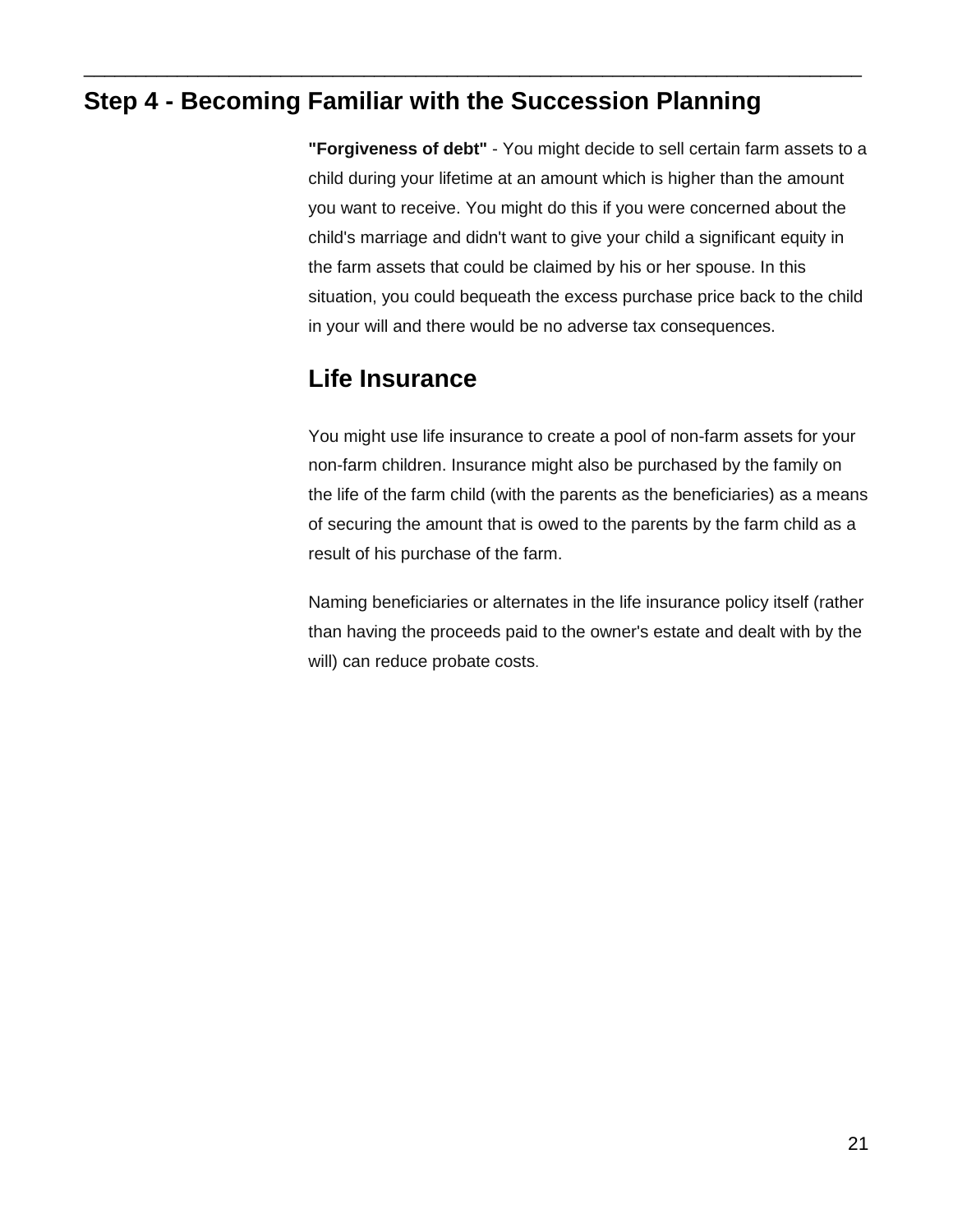# **Step 4 - Becoming Familiar with the Succession Planning Some Examples of How the Tools Might be Used**

#### <span id="page-29-0"></span>**Example #1 - A Sole Proprietor**

\_\_\_\_\_\_\_\_\_\_\_\_\_\_\_\_\_\_\_\_\_\_\_\_\_\_\_\_\_\_\_\_\_\_\_\_\_\_\_\_\_\_\_\_\_\_\_\_\_\_\_\_\_\_\_\_\_\_\_\_\_\_\_\_\_\_\_\_\_\_\_\_\_\_\_

#### **Situation**

A dairy farmer wants to sell the farm to his son but is uncomfortable transferring all of his assets at this time.

#### **Possible Solution**

The farmer might sell his machinery, livestock and quota to his son under an agreement for sale and enter into a lease of his land and buildings. The machinery would be sold at its undepreciated capital cost (so as to avoid tax), and the livestock would be sold at fair market value. The quota might be sold at a value that results in a total package which seems reasonable to the parents and financially manageable to the child.

The farmer should be able to use his CGD to offset the taxable capital gain on the sale of quota (assuming, of course, the CGD had not already been used). He would still, however, be taxed on the recaptured quota write-offs. The farmer might defer the tax on livestock by arranging for there to be a separate note evidencing that the unpaid sales price for livestock is paid only after the remainder of the sale price has been paid in full. The farm child might be given an option to purchase the land and buildings in say five years and, if so, this option might be incorporated in the parents' wills.

#### **Example #2 - A Sole Proprietor**

#### **Situation**

A farmer wishes to begin involving his son in the management of the farm but does not want to transfer any value at this time.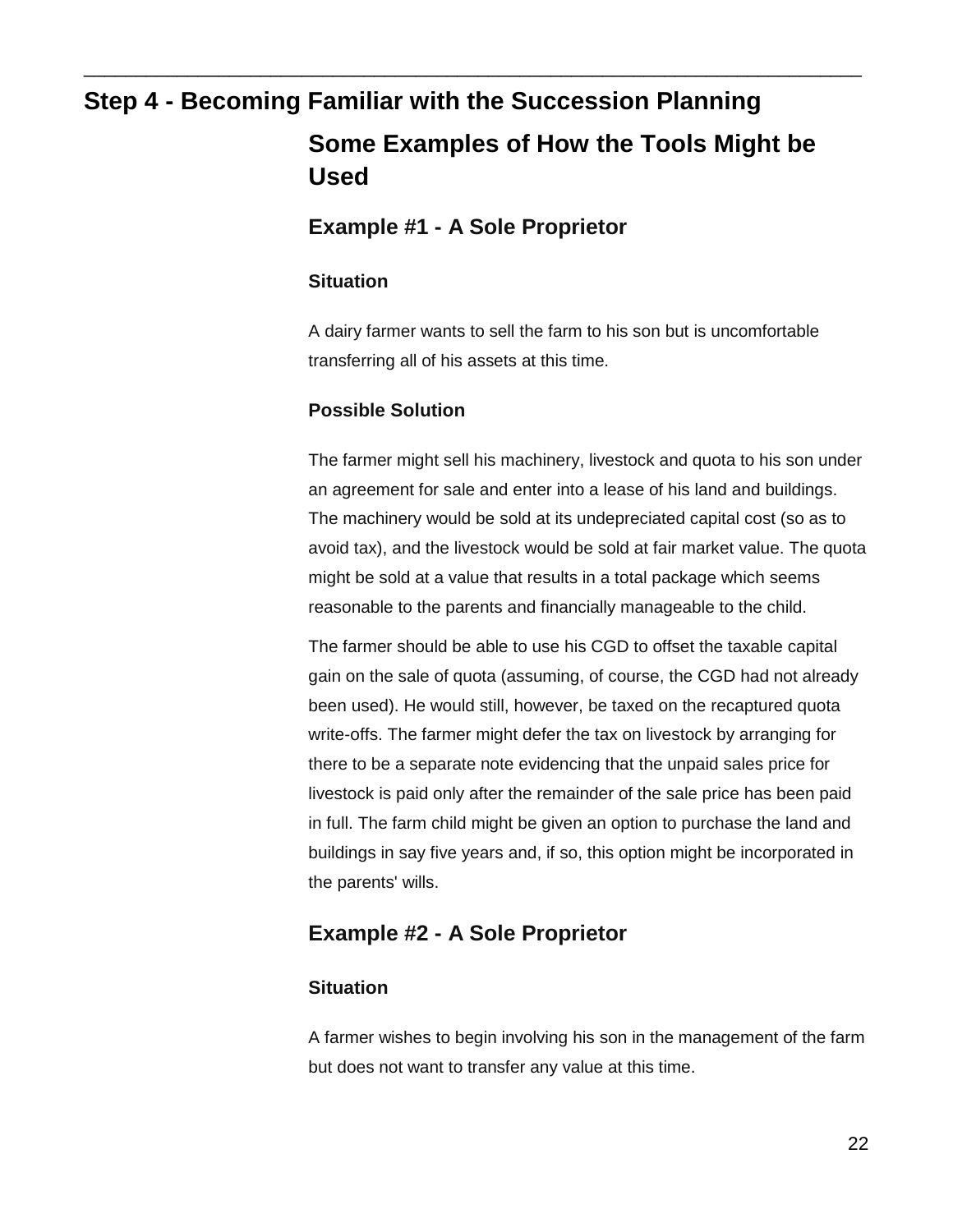\_\_\_\_\_\_\_\_\_\_\_\_\_\_\_\_\_\_\_\_\_\_\_\_\_\_\_\_\_\_\_\_\_\_\_\_\_\_\_\_\_\_\_\_\_\_\_\_\_\_\_\_\_\_\_\_\_\_\_\_\_\_\_\_\_\_\_\_\_\_\_\_\_\_\_

#### **Possible Solutions**

The farmer and his child might enter into a partnership arrangement under which the child shares in the future profits of the farm. All the assets could be transferred to the partnership in a manner that would:

- $\Box$  Ensure the existing value accrues to the farmer
- $\Box$  Defer recapture on the machinery and buildings
- $\Box$  Defer any income on the value of livestock
- $\Box$  Lock in the parents' Capital Gains Deduction

A partnership agreement would be prepared that would determine the extent to which the child would share in any future increases in value in the partnership's assets.

The farmer could vary the above by retaining ownership of some or all of the assets outside of the partnership.

As an alternative to a partnership the farmer might consider a joint venture arrangement under which he contributes the use of all or part of his assets to a new venture with his son. They would decide the basis on which the revenues would be shared between them and the expenses that each of them would be responsible for. As a final step, the farmer might alter his will so that if his son does not buy the farm assets during the farmer's lifetime, he has, under certain conditions, an opportunity to purchase them from the farmer's estate.

#### **Example #3 - A Partnership**

#### **Situation**

The parents already have a partnership and want to sell the farm to their child so that they can use the CGD.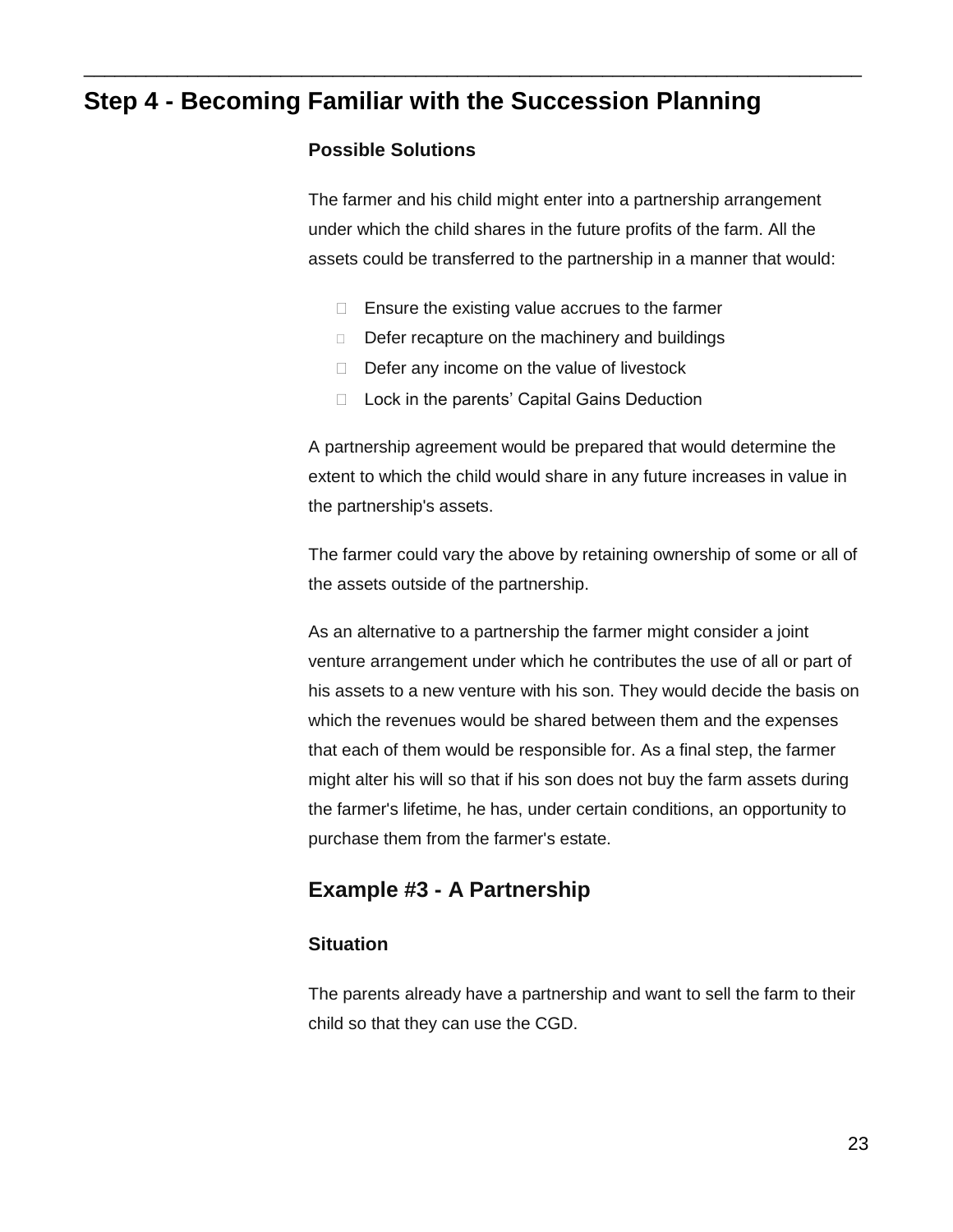\_\_\_\_\_\_\_\_\_\_\_\_\_\_\_\_\_\_\_\_\_\_\_\_\_\_\_\_\_\_\_\_\_\_\_\_\_\_\_\_\_\_\_\_\_\_\_\_\_\_\_\_\_\_\_\_\_\_\_\_\_\_\_\_\_\_\_\_\_\_\_\_\_\_\_

#### **Possible Solutions**

The parents could sell their partnership interests directly to the child and offset some or all of their taxable capital gains by claiming the CGD. They would structure the transaction, as much as possible, to avoid the refundable minimum tax.

Alternatively, if the sale price to the child would produce a gain that is far in excess of the available CGD or, if the parents wanted to continue to exercise some control, they might consider the following:

- $\Box$  Incorporating a company, in which the farm child owns all of the growth shares and the parents own a class of non-participating, voting, fixed value shares, through which they can control the company
- $\Box$  Selling their partnership interests to this company (or arranging for the partnership to sell its assets) in exchange for a combination of debt and non-voting, fixed value shares and arranging the transaction so that:
	- a) For tax purposes, the parents realize a taxable capital gain equal to their available CGD and, where individual assets are sold, they avoid realizing other income
	- b) They receive debt equal to the tax-free portion of the sale price
	- c) They receive non-voting fixed value shares equal to the balance of the sale price (e.g. the tax deferred gain)
- $\Box$  Arranging for the debt owed to the parents to be gradually paid out over their lifetime
- $\Box$  Bequeathing the non-voting, fixed value shares to all of the children on the death of the survivor of the parents
- $\Box$  Gifting or bequeathing the voting, fixed value shares to the farm child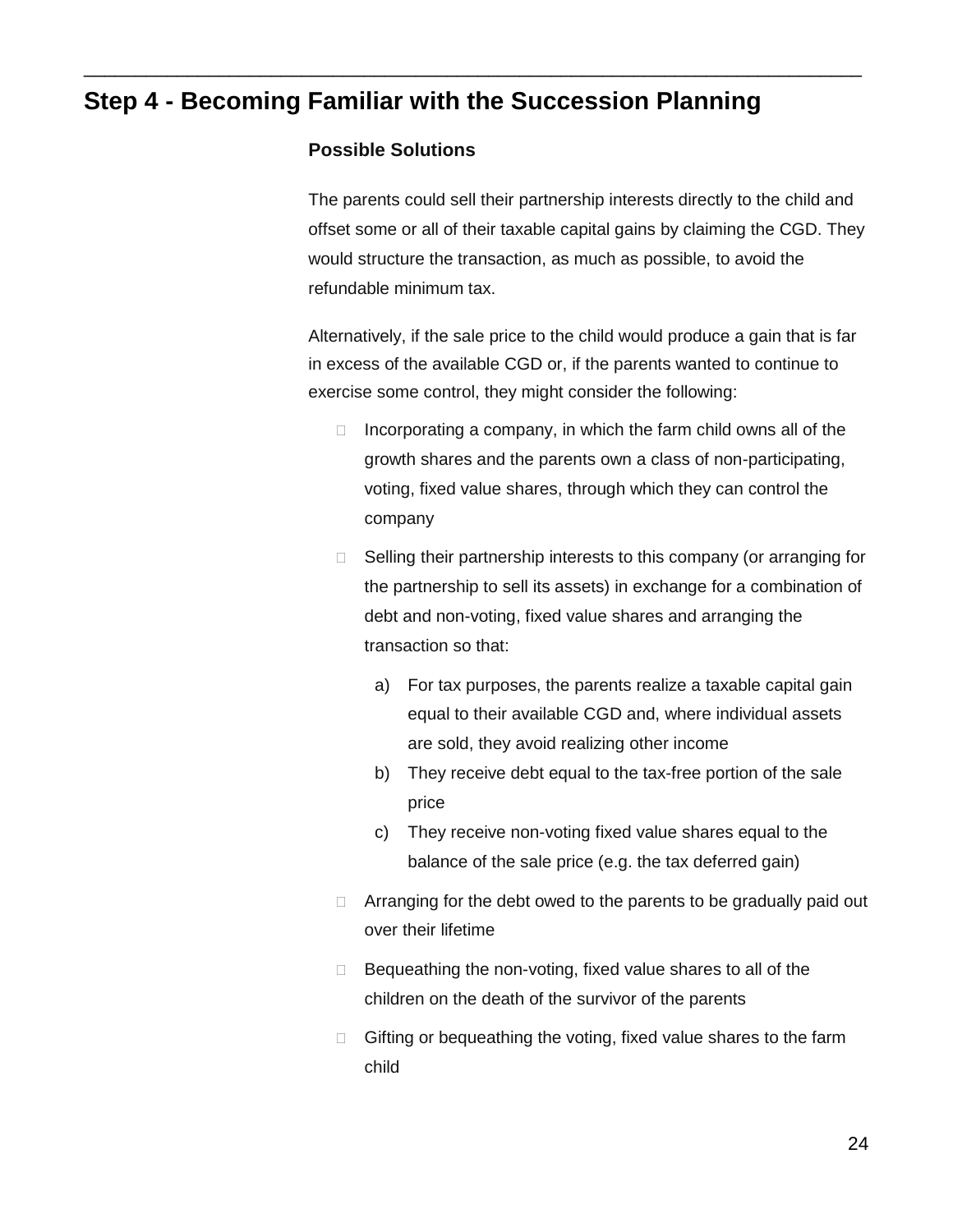# <span id="page-32-0"></span>**Where Do You Go From Here?**



Now that you have completed Part I of the process you need to decide how to get started on Part II. There are a number of options available:

- □ Attend a succession planning seminar
- **D** Obtain assistance from your:

\_\_\_\_\_\_\_\_\_\_\_\_\_\_\_\_\_\_\_\_\_\_\_\_\_\_\_\_\_\_\_\_\_\_\_\_\_\_\_\_\_\_\_\_\_\_\_\_\_\_\_\_\_\_\_\_\_\_\_\_\_\_\_\_\_\_\_\_\_\_\_\_\_\_\_

- ◆ Accountant
- Financial planner
- Lawyer
- Insurance agent

The assistance your accountant can provide will depend on his or her experience and qualifications. Some have a great deal of expertise in this area and will be able to oversee the entire process as well as provide the detailed income tax information you will need. Others will have much more limited skills and should be prepared to refer you to an accountant who has greater experience.

Your lawyer will of course become important when the final plan begins to take shape and you need to consider the form of the agreement, your security, the updating of your wills and other similar matters.

If you have carried the process to this point you should keep the momentum going. You've successfully dealt with the "porcupines" in Part I; however, if the discussions stall for any length of time you may find that you have to go back over the same ground and face those prickly creatures again.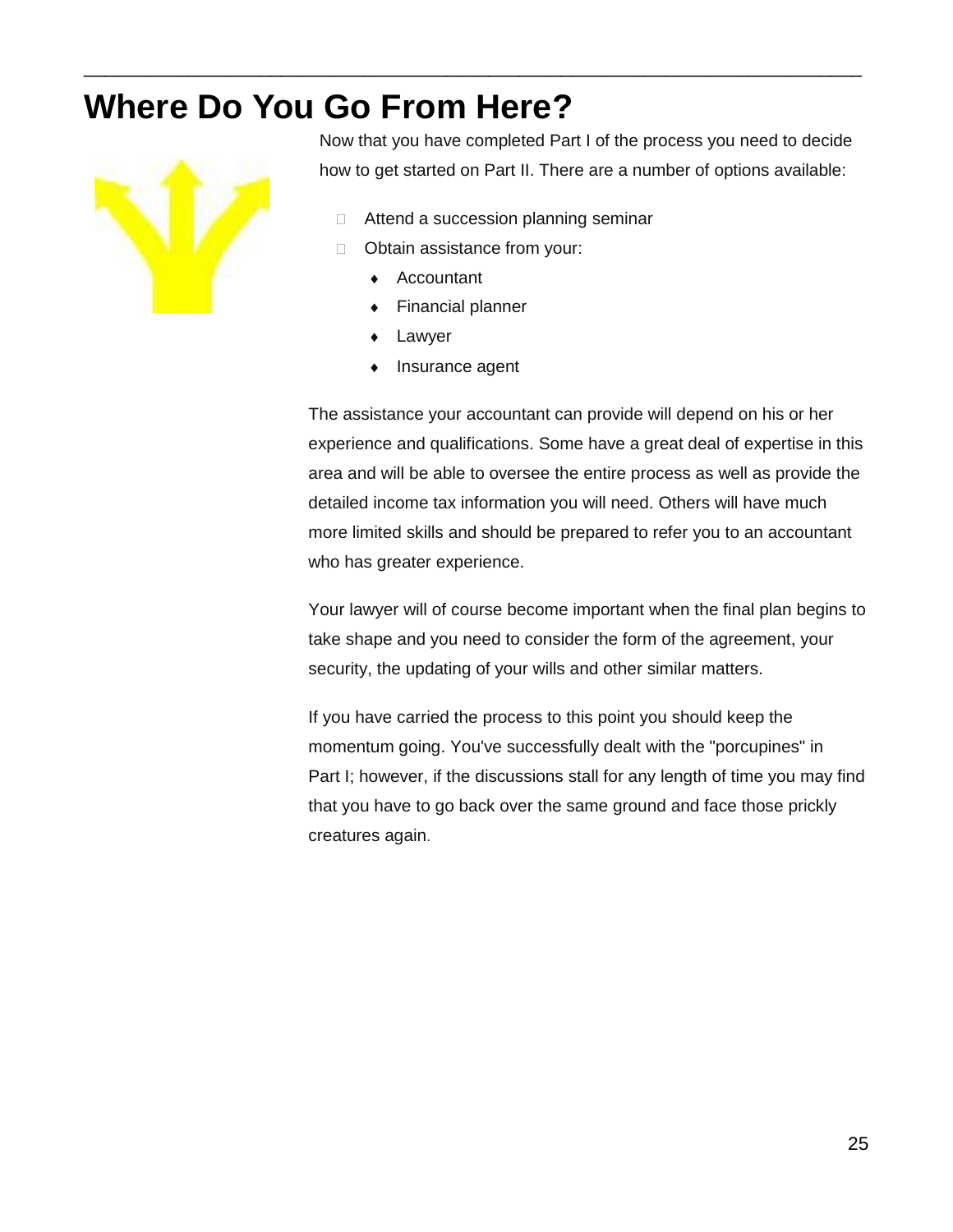# <span id="page-33-0"></span>**APPENDICES**



### <span id="page-33-1"></span>**Appendix A - Collecting the Data**

#### **What is the Estimated Value of Your Farm?**

\_\_\_\_\_\_\_\_\_\_\_\_\_\_\_\_\_\_\_\_\_\_\_\_\_\_\_\_\_\_\_\_\_\_\_\_\_\_\_\_\_\_\_\_\_\_\_\_\_\_\_\_\_\_\_\_\_\_\_\_\_\_\_\_\_\_\_\_\_\_\_\_\_\_\_

| <b>YOUR ASSETS</b>                     |                                     |     |
|----------------------------------------|-------------------------------------|-----|
| Land $(1)$                             |                                     |     |
| Farm buildings <sup>(1)</sup>          |                                     |     |
| Farm residences <sup>(1)</sup>         |                                     |     |
| Machinery and equipment <sup>(2)</sup> |                                     |     |
| Livestock <sup>(3)</sup>               |                                     |     |
| Quotas <sup>(3)</sup>                  |                                     |     |
| Inventories <sup>(3)</sup>             |                                     |     |
| <b>Timber and Woodlot Rights</b>       |                                     |     |
| Other ________________________         |                                     |     |
|                                        |                                     |     |
|                                        |                                     |     |
| <b>YOUR TOTAL FARM ASSETS</b>          |                                     | (A) |
| <b>YOUR DEBTS</b>                      | <b>NATURE OF</b><br><b>SECURITY</b> |     |

| טו שבע טעט                          | uluuni i                          |     |
|-------------------------------------|-----------------------------------|-----|
| Mortgages                           | the company of the company of the |     |
| Bank loans                          |                                   |     |
| Bank overdraft                      |                                   |     |
| Finance contracts                   |                                   |     |
| Future tax liability <sup>(4)</sup> |                                   |     |
| Other ______________                |                                   |     |
|                                     |                                   |     |
|                                     |                                   |     |
| YOUR TOTAL FARM DEBTS               |                                   | (B) |
| VALUE OF YOUR FARM ((A) - (B))      |                                   |     |

#### **Notes:**

- 1. Estimate the value of these assets based on recent appraisals and/or information from other farmers and business contacts. Write down the land's legal description on Appendix A – page 27.
- 2. List your machinery and equipment on a separate sheet and estimate its value by talking to your local dealer.
- 3. Write down the details of your livestock, quotas and inventories on a separate sheet and estimate its value.
- 4. Do not attempt to calculate at this time but bear in mind there is likely to be a future tax liability which will have to be taken into account in establishing the sale price to your child (or children).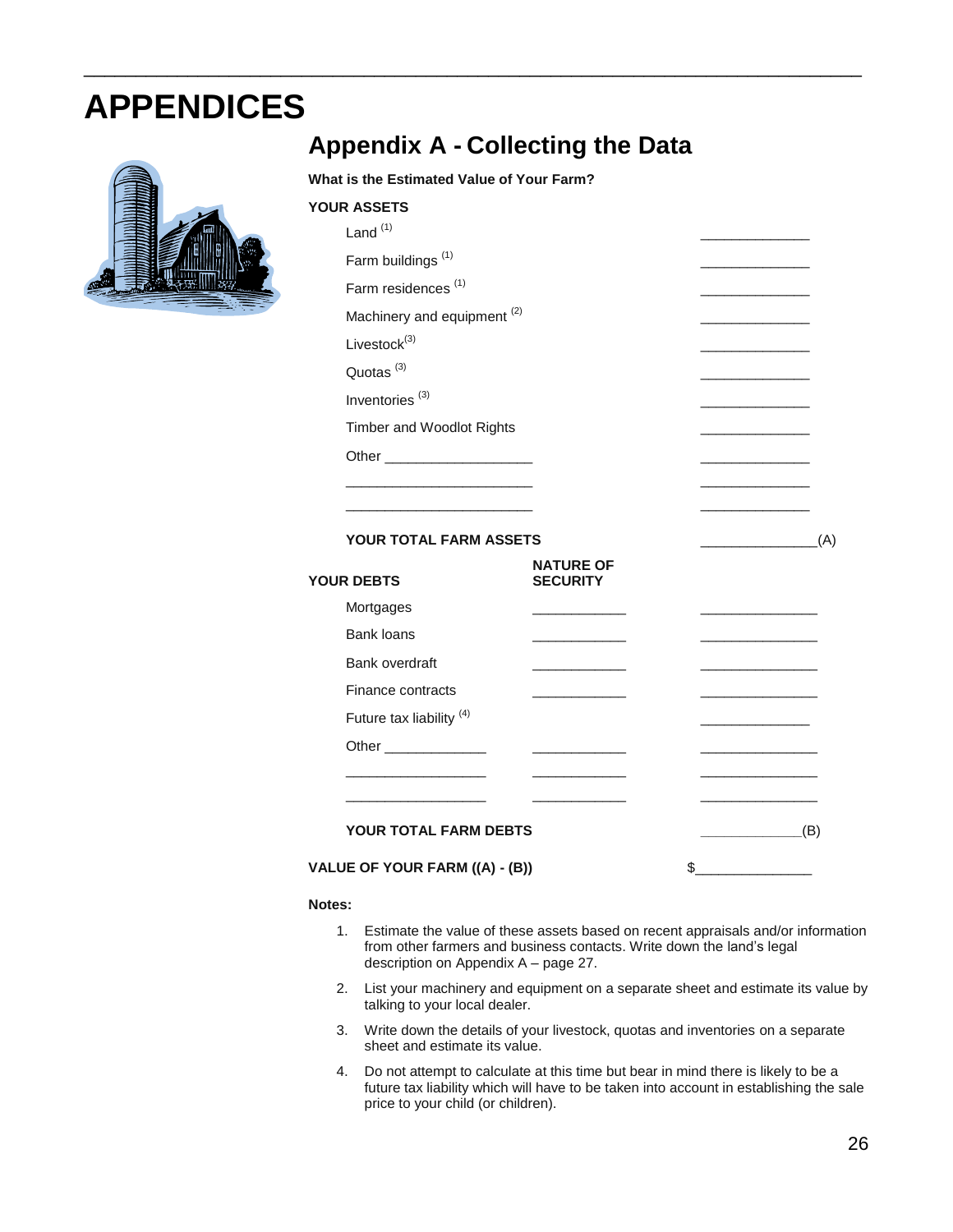# **Appendix A**

# **Details Concerning Your Land**

#### Land

| <b>Legal Description</b><br>And Acreage | Registered<br>Owner | Current<br>Value | Original<br>cost | Value end<br>of 1971 or<br>date acquired |
|-----------------------------------------|---------------------|------------------|------------------|------------------------------------------|
|                                         |                     |                  |                  |                                          |
|                                         |                     |                  |                  |                                          |
|                                         |                     |                  |                  |                                          |
|                                         |                     |                  |                  |                                          |

#### **Buildings and Residences**

| Description | Current<br>Value    | Original<br>Cost | Value end<br>of 1971 or<br>date acquired |                  |
|-------------|---------------------|------------------|------------------------------------------|------------------|
|             |                     |                  |                                          |                  |
|             |                     |                  |                                          |                  |
|             |                     |                  |                                          |                  |
| Quotas      |                     |                  |                                          |                  |
| Description | Registered<br>Owner | Current<br>Value | Original<br>cost                         | Date<br>Acquired |
|             |                     |                  |                                          |                  |
|             |                     |                  |                                          |                  |
|             |                     |                  |                                          |                  |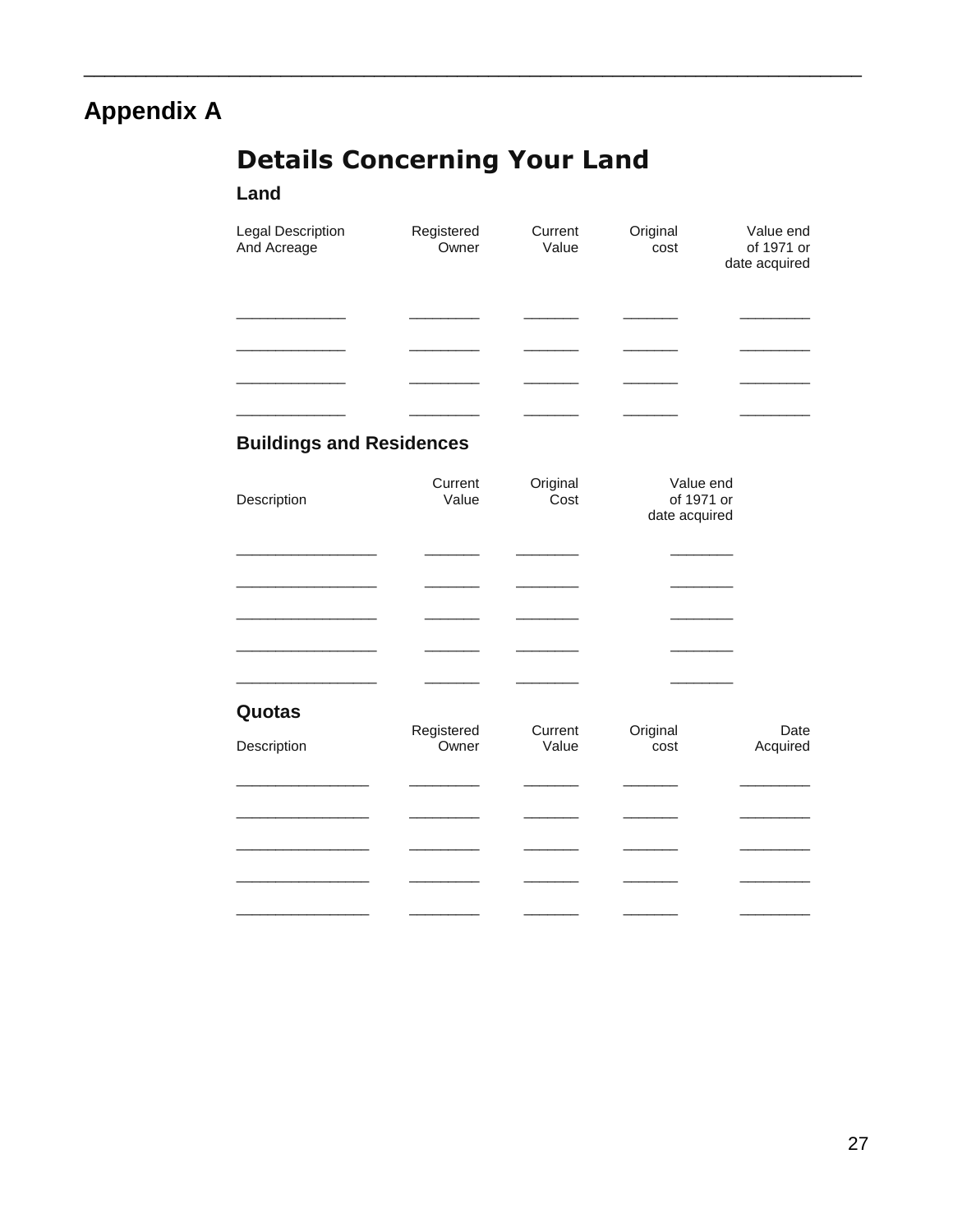### **Appendix A**

### **What are Your Non-Farm Assets?**

#### **Investment Certificates**

| <b>Financial Institution</b> | Certificate<br>Number | Owner | Amount |
|------------------------------|-----------------------|-------|--------|
|                              |                       |       |        |
|                              |                       |       |        |
|                              |                       |       |        |
|                              |                       |       |        |
|                              |                       |       |        |

#### **Registered Retirement Savings Plans**

| <b>Financial Institution</b> | Account<br>Number | Owner | Amount |
|------------------------------|-------------------|-------|--------|
|                              |                   |       |        |
|                              |                   |       |        |
|                              |                   |       |        |
|                              |                   |       |        |

#### Stocks, Bonds, Loans Receivable

| Details | Owner | Amount |
|---------|-------|--------|
|         |       |        |
|         |       |        |
|         |       |        |
|         |       |        |
|         |       |        |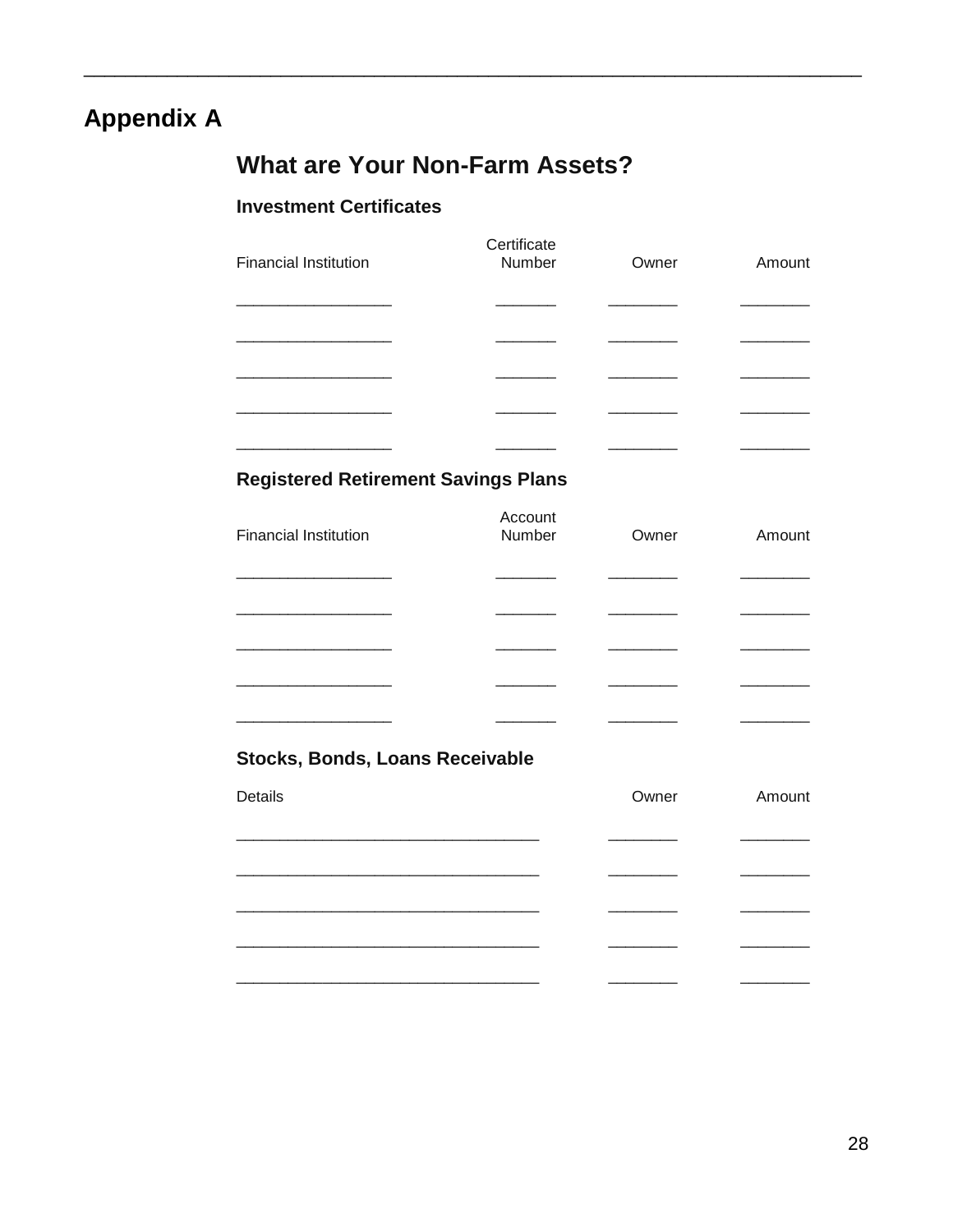## **Appendix A**

### **Non-Farm Assets Continued**

#### Household, Vehicles, Other

| Details | Owner | Amount |
|---------|-------|--------|
|         |       |        |
|         |       |        |
|         |       |        |
|         |       |        |
|         |       |        |
|         |       |        |
|         |       |        |
|         |       |        |
|         |       |        |

#### **Life Insurance**

| Name of Insurer | Policy<br>Number | Face<br>amount | Life<br>insured | Beneficiary |
|-----------------|------------------|----------------|-----------------|-------------|
|                 |                  |                |                 |             |
|                 |                  |                |                 |             |
|                 |                  |                |                 |             |
|                 |                  |                |                 |             |

### **Non-Farm Debt**

| Details | Owner | Amount |
|---------|-------|--------|
|         |       |        |
|         |       |        |
|         |       |        |
|         |       |        |
|         |       |        |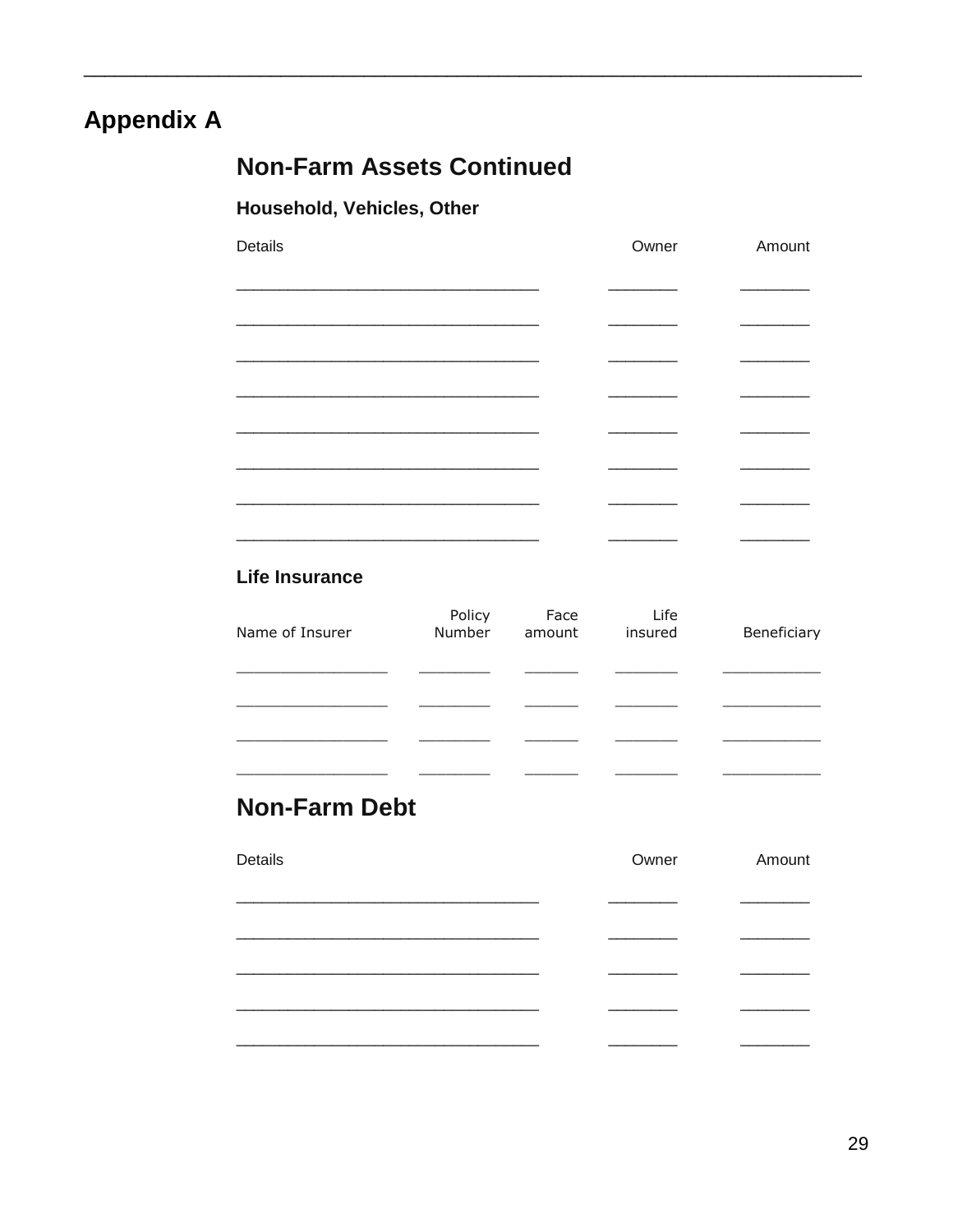

### <span id="page-37-0"></span>**Appendix B – What Are Your Income Needs**

\_\_\_\_\_\_\_\_\_\_\_\_\_\_\_\_\_\_\_\_\_\_\_\_\_\_\_\_\_\_\_\_\_\_\_\_\_\_\_\_\_\_\_\_\_\_\_\_\_\_\_\_\_\_\_\_\_\_\_\_\_\_\_\_\_\_\_\_\_\_\_\_\_\_\_

|                                                                          |     | <b>PER MONTH</b><br><b>NOW</b> | <b>PER MONTH IN</b><br><b>10 YEARS</b> |
|--------------------------------------------------------------------------|-----|--------------------------------|----------------------------------------|
| <b>YOUR EXPENSES</b>                                                     |     | \$                             | \$                                     |
| Automobile                                                               |     |                                |                                        |
| Debt payments (principal plus interest)                                  |     |                                |                                        |
| Food                                                                     |     |                                |                                        |
| Gifts and donations                                                      |     |                                |                                        |
| Insurance                                                                |     |                                |                                        |
| Medical                                                                  |     |                                |                                        |
| Property maintenance                                                     |     |                                |                                        |
| Property taxes                                                           |     |                                |                                        |
| <b>Utilities</b>                                                         |     |                                |                                        |
| Vacation                                                                 |     |                                |                                        |
|                                                                          |     |                                |                                        |
|                                                                          |     |                                |                                        |
| <b>TOTAL</b>                                                             | (A) |                                |                                        |
| YOUR NON-FARM INCOME                                                     |     |                                |                                        |
| Canada Pension                                                           |     |                                |                                        |
| Investment Income                                                        |     |                                |                                        |
| Old Age Security                                                         |     |                                |                                        |
| Rental Income                                                            |     |                                |                                        |
|                                                                          |     |                                |                                        |
|                                                                          |     |                                |                                        |
| <b>TOTAL</b>                                                             | (B) |                                |                                        |
| <b>PAYMENTS YOU NEED FROM YOUR</b><br>FARM CHILD, NET OF TAX ((A) - (B)) |     | \$                             | $\sqrt[6]{\frac{1}{2}}$                |

#### **Notes:**

- 1. Estimate what your monthly living needs will be immediately after retirement and what they might be in ten years' time.
- 2. Remember that if the annual rate of inflation is 2%, your income needs ten years in the future will be approximately 25% higher than they are today. If the inflation rate is 4% your income needs will be approximately 50% higher.
- 3. Make sure there is a "cushion" for unexpected expenditures. Your security and comfort should be your foremost concern.
- 4. The payments you need from your farm child, as calculated above, represent the amount after deducting income tax on all of your income.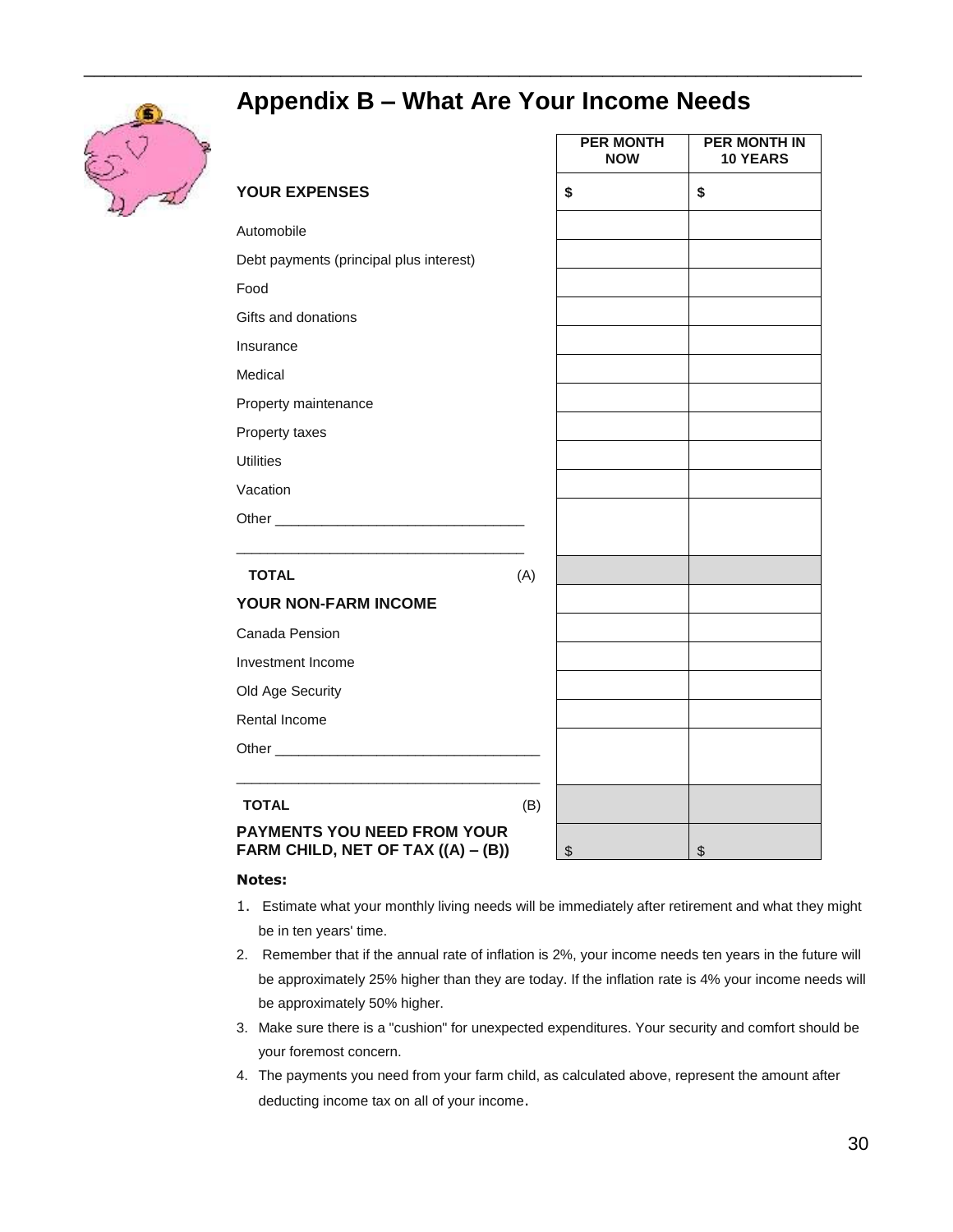

#### <span id="page-38-0"></span>**Appendix C – What Can The Farm Afford to Pay You?**

\_\_\_\_\_\_\_\_\_\_\_\_\_\_\_\_\_\_\_\_\_\_\_\_\_\_\_\_\_\_\_\_\_\_\_\_\_\_\_\_\_\_\_\_\_\_\_\_\_\_\_\_\_\_\_\_\_\_\_\_\_\_\_\_\_\_\_\_\_\_\_\_\_\_\_

|                                                                                                                                             | <b>IN THE FUTURE</b> |                |                |                 |  |
|---------------------------------------------------------------------------------------------------------------------------------------------|----------------------|----------------|----------------|-----------------|--|
|                                                                                                                                             | <b>NOW</b>           | <b>3 YEARS</b> | <b>5 YEARS</b> | <b>10 YEARS</b> |  |
| The farm's annual income                                                                                                                    | \$                   | \$             | \$             | \$              |  |
| Add: depreciation<br>(A)                                                                                                                    |                      |                |                |                 |  |
| Less:<br>- Annual principal payments<br>on existing debts<br>- Future annual capital<br>expenditures<br>- Cushion for other expenses<br>(B) |                      |                |                |                 |  |
| <b>CASH FLOW AVAILABLE</b><br>FOR (1) YOUR NEEDS AND<br>(2) THE TAX PAYBLE ON<br>THE FARM PROFITS ((A)-<br>(B))                             | \$                   | \$             | \$             | \$              |  |

#### **Notes:**

1. Review the financial statements for your last fiscal year and:

- **E** Adjust for any unusual incomes or expenses.
- $\Box$  In a proprietorship, use the income after deducting the salary paid to the child who is taking over the farm.
- $\Box$  In a partnership, start with the income that was allocated to you and ignore the profits allocated to the child who is taking over the farm.
- $\Box$  In a company, start with the income after deducting the salary to the child who is taking over the farm but before deducting the company's tax and the salary to you.
- $\Box$  In the columns for future years, take into account the increased profits that will arise as a result of the gradual repayment of existing debt and, where applicable, the reduced principal repayments on the existing debt.

2. In situations where the child who is to take over the farm is not currently being supported by the farm, a deduction will have to be made for the salary, share of profits etc. that will be required to meet the child's living costs and taxes. In these situations you might also want to take into account the child's off-farm income.

3. At this stage, it's probably not worthwhile attempting to estimate the future tax on the farm profits or the future tax that will be paid by you. Much will depend on how the transaction is structured. Leave this until later.